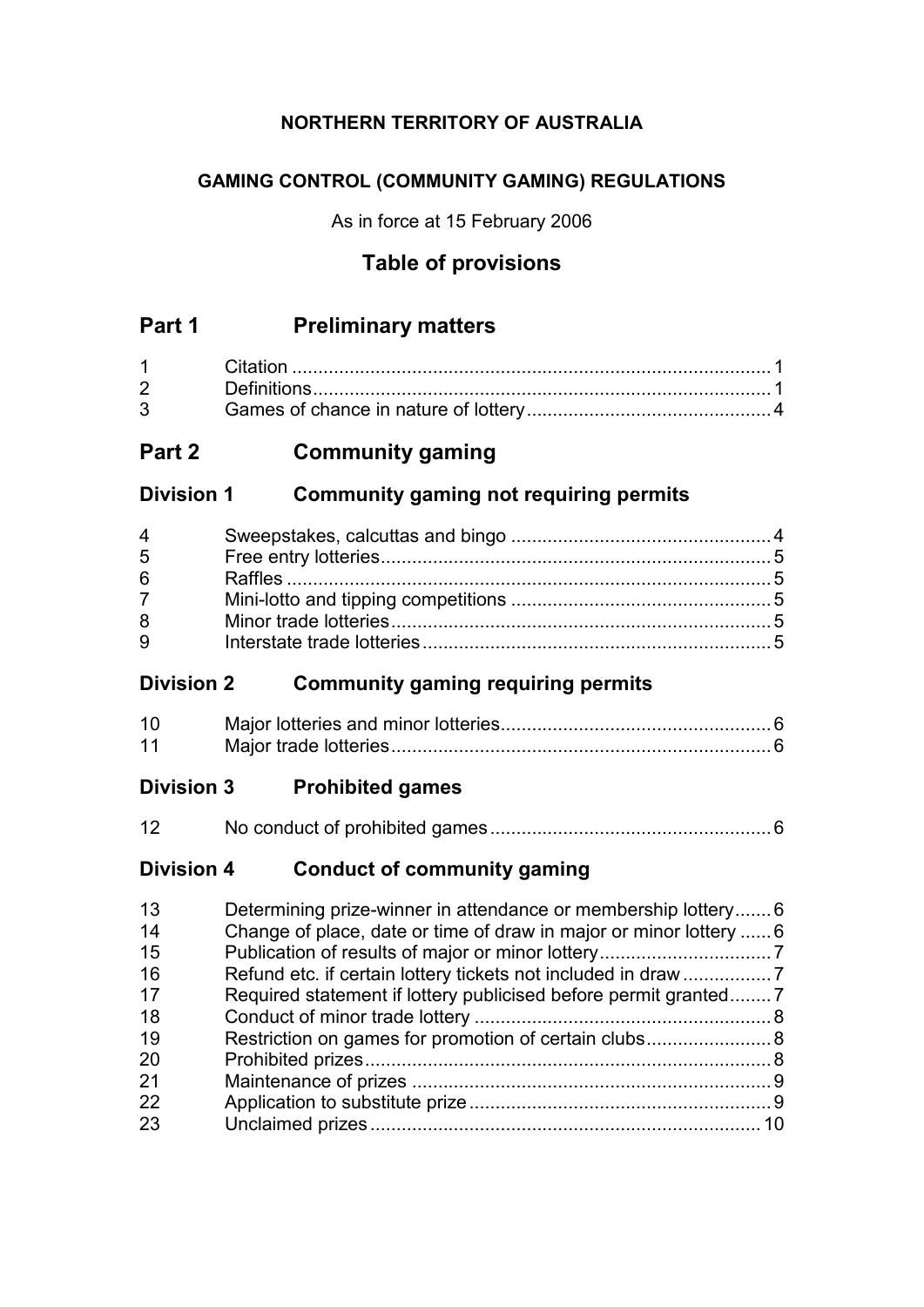# **Division 5 Records and finances relating to community gaming**

| 24 |  |
|----|--|
| 25 |  |
| 26 |  |
| 27 |  |

# **Division 6 Control of community gaming**

| 28 |                                                                  |  |
|----|------------------------------------------------------------------|--|
| 29 | Lottery conducted contrary to Regulations, permit or approval 13 |  |
| 30 |                                                                  |  |

# **Part 3 Permits to conduct community gaming**

**Division 1 General**

| 31 |  |
|----|--|
| 32 |  |
| 33 |  |
| 34 |  |
| 35 |  |

# **Division 2 Major lotteries and minor lotteries**

| 36 |                                                                   |  |
|----|-------------------------------------------------------------------|--|
| 37 | Consideration of application for major or minor lottery permit 16 |  |
| 38 |                                                                   |  |

# **Division 3 Major trade lotteries**

| 39 |                                                                 |  |
|----|-----------------------------------------------------------------|--|
| 40 | Consideration of application for major trade lottery permit  19 |  |
| 41 |                                                                 |  |

# **Part 4 Approval of associations to conduct community gaming**

| 42 |                                                 |      |
|----|-------------------------------------------------|------|
| 43 |                                                 |      |
| 44 |                                                 |      |
| 45 |                                                 |      |
| 46 |                                                 |      |
| 47 | Immediate suspension of approval in exceptional |      |
|    |                                                 | - 23 |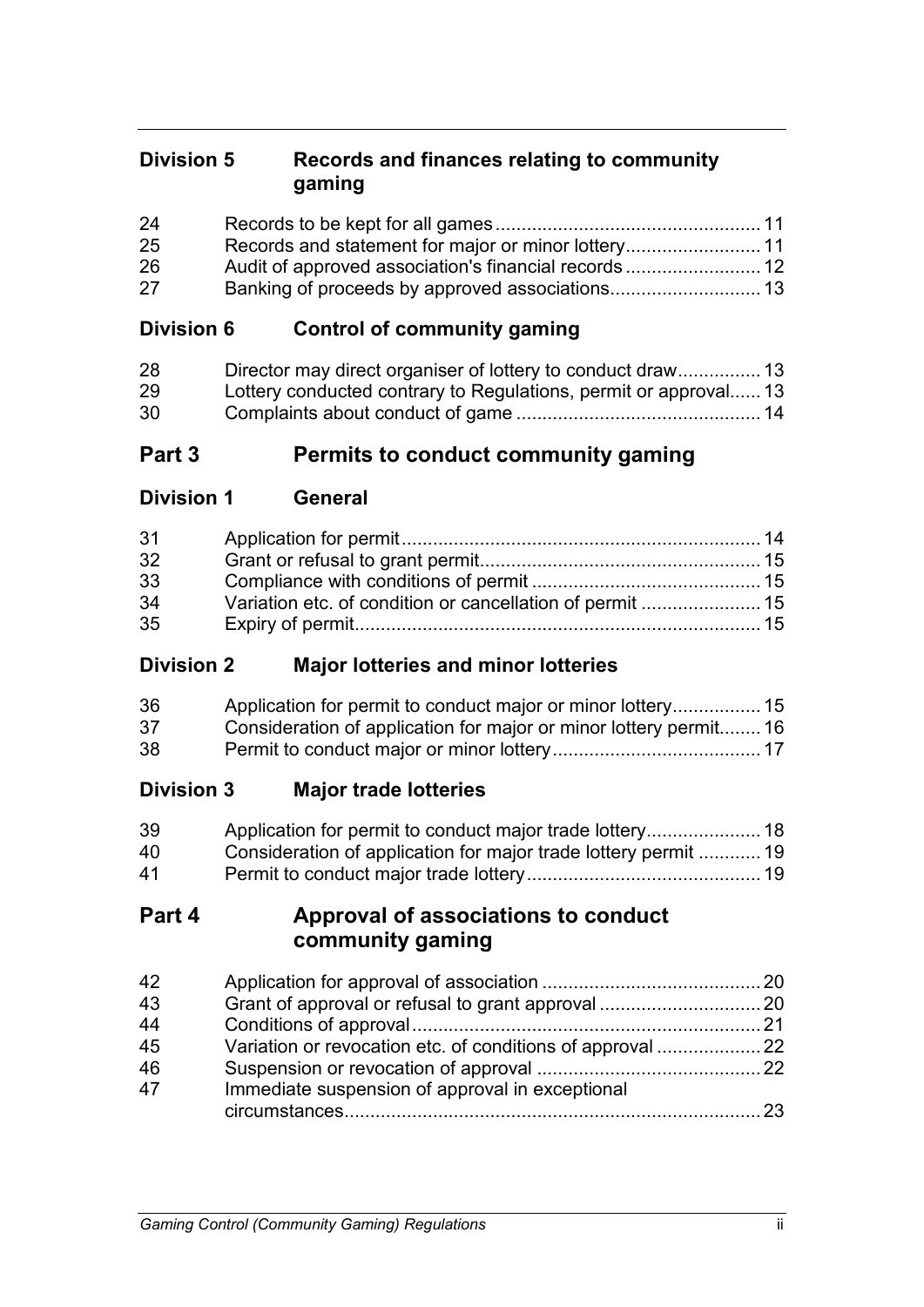# **Part 5 Repeals and transitional matters for Gaming Control (Community Gaming) Regulations**

| 48 |  |
|----|--|
| 49 |  |

# **Schedule Prohibited games**

**ENDNOTES**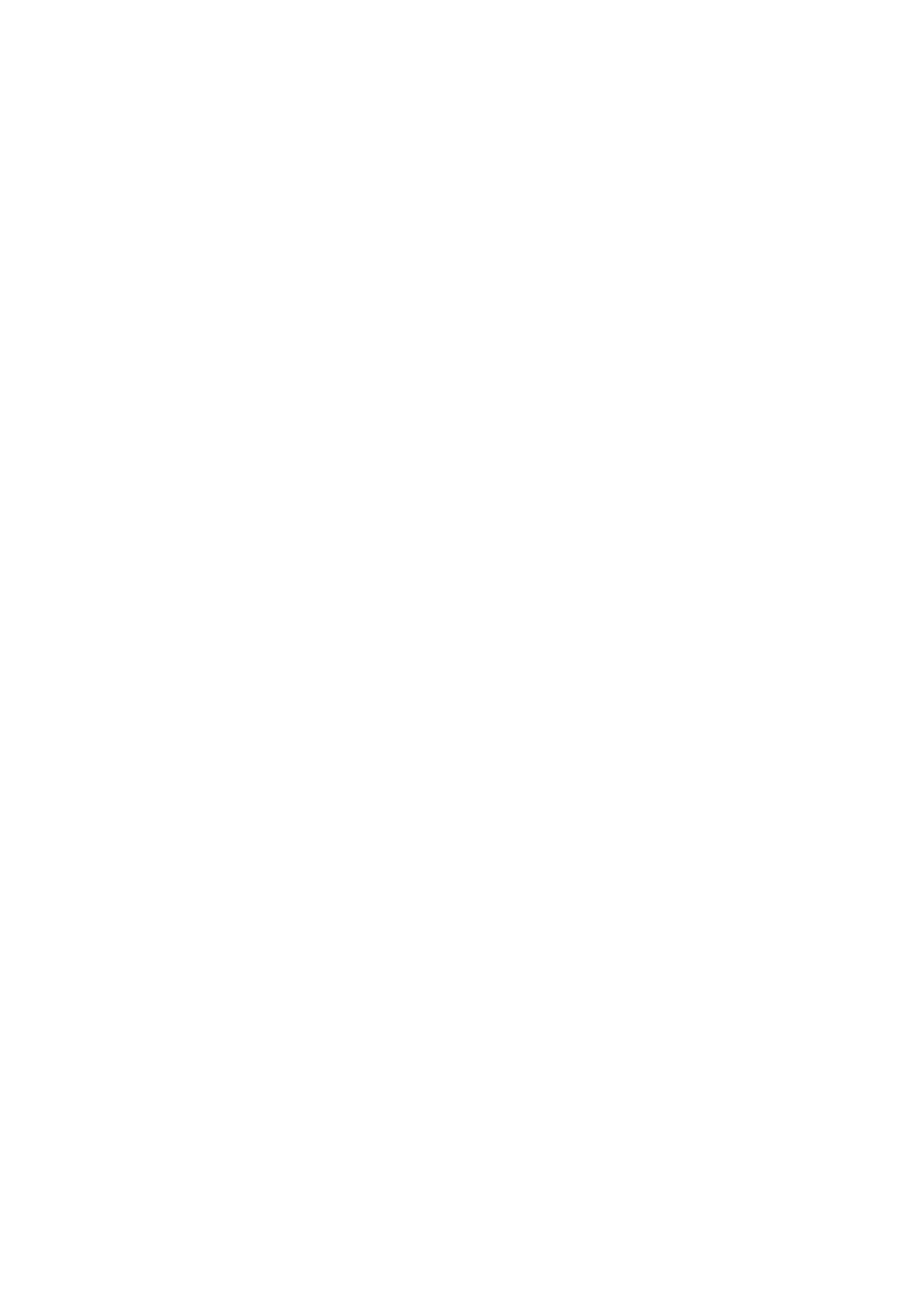# **NORTHERN TERRITORY OF AUSTRALIA**

As in force at 15 February 2006 \_\_\_\_\_\_\_\_\_\_\_\_\_\_\_\_\_\_\_\_

\_\_\_\_\_\_\_\_\_\_\_\_\_\_\_\_\_\_\_\_

## **GAMING CONTROL (COMMUNITY GAMING) REGULATIONS**

## **Regulations under the** *Gaming Control Act*

## **Part 1 Preliminary matters**

#### **1 Citation**

These Regulations may be cited as the *Gaming Control (Community Gaming) Regulations*.

#### **2 Definitions**

In these Regulations, unless the contrary intention appears:

*approval*, of an association, means approval to conduct gaming granted under Part 4.

*approved association* means an association granted approval.

#### *association* means:

- (a) an association, society, institution or body carrying on its activities entirely or partly in the Territory and formed or carried on for any of the following purposes:
	- (i) religious, educational, benevolent or charitable;
	- (ii) providing medical treatment or attention;
	- (iii) promoting or encouraging literature, science, art or a cultural activity;
	- (iv) recreation or amusement;
	- (v) beautifying or improving a community centre; or
- (b) any other association, society, institution or body certified in writing by the Director to be an association for the Act.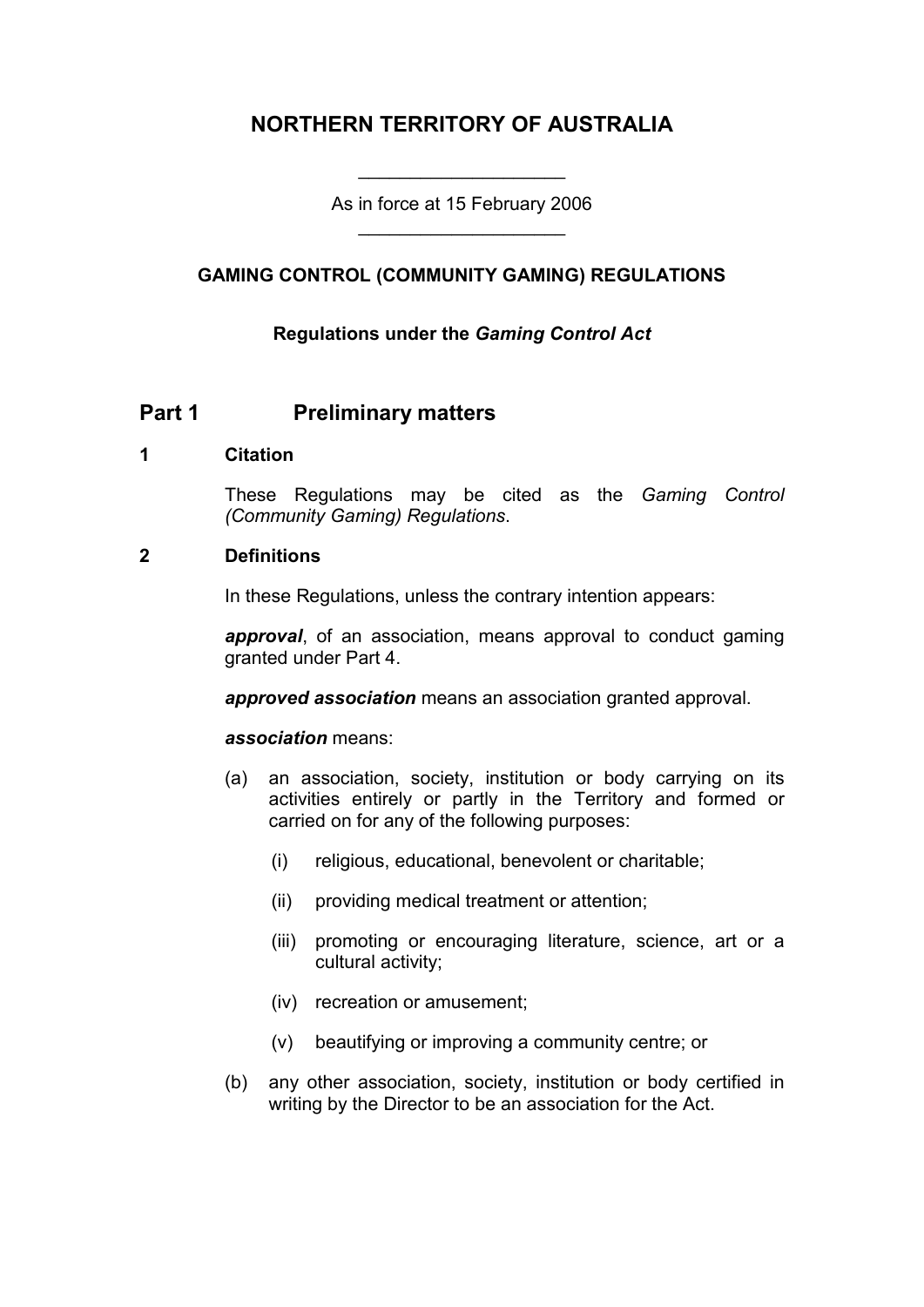*attendance or membership lottery* means a lottery in which a person is entitled by his or her presence at a place, or membership of an association, and without further charge, to be a participant included in the draw.

*authorised person*, for an association, means the person authorised under regulation 42(2).

*calcutta* means a game conducted in the following (or a substantially similar) manner:

- (a) each player pays a fee for a chance to win by lot a right in respect of a participant in an event;
- (b) those rights are auctioned, the holder of each right being entitled to elect:
	- (i) to sell the right and receive 50% of the proceeds of the sale; or
	- (ii) to retain the right by making and paying 50% of the highest bid;
- (c) the prize pool, comprising the entry fees and net auction proceeds less any deductions permitted by these Regulations, is distributed to the ultimate holders of the rights in respect of successful participants in the event.

*constitution* means the instrument comprising the objects, purposes, activities and rules of an association and includes any memorandum and articles of association.

*draw*, in relation to a game, means the determination of a prizewinner or prize-winners whether by actually drawing a ticket or by some other method.

*free entry lottery* means either of the following:

- (a) a lottery in which a ticket of admission to a meeting or other function is also a ticket in the lottery;
- (b) an attendance or membership lottery.

*game* means any lottery or game referred to in Part 2.

*governing body* means the committee or board (however described) that has the management of an association.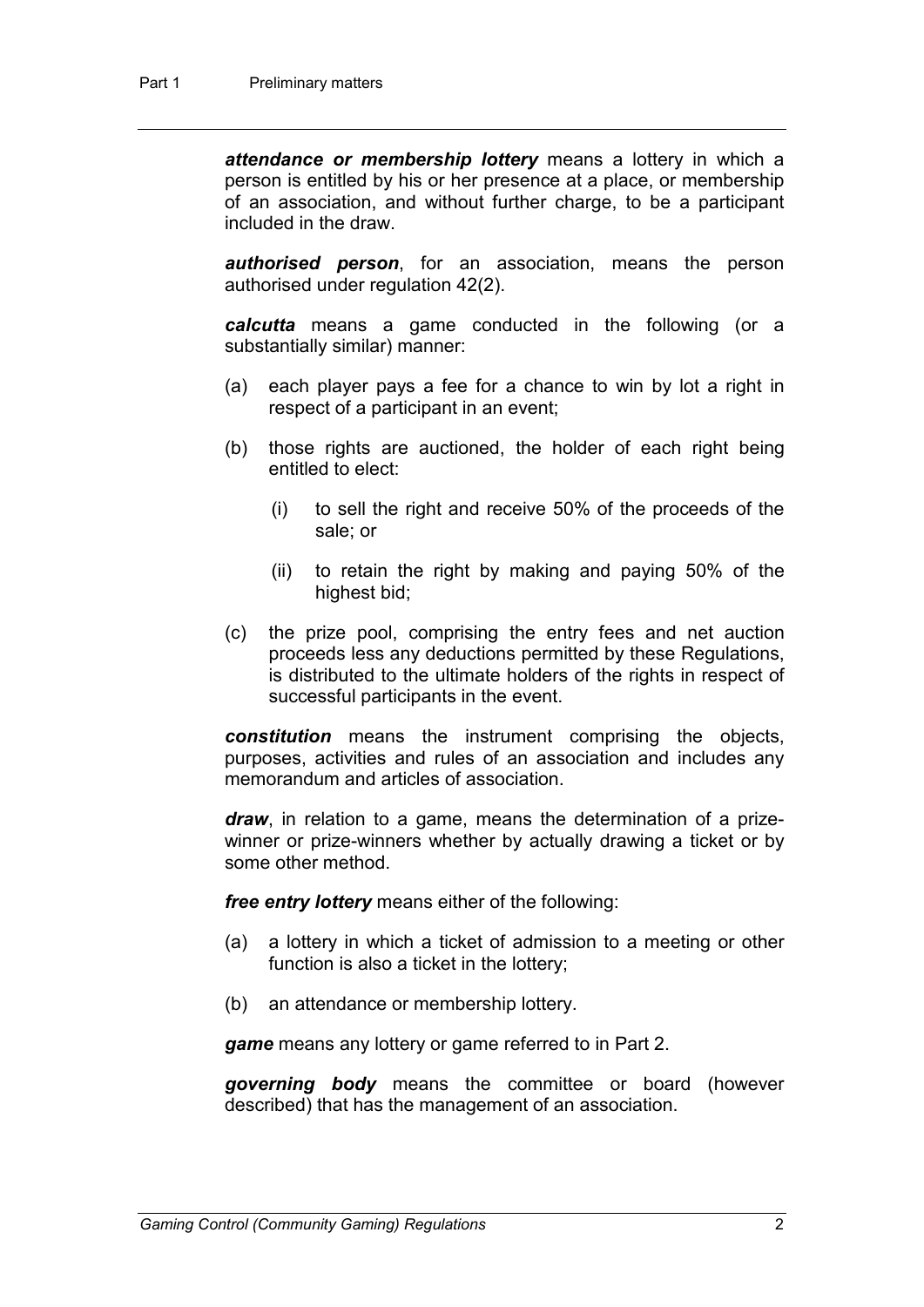*interstate trade lottery* means a trade lottery:

- (a) for which a permit has been granted in a State or another Territory; and
- (b) the result of which is to be determined in that State or Territory.

*major lottery* means a lottery in which the total value of tickets available for sale exceeds \$20 000.

*major trade lottery* means a trade lottery in which the total value of the prizes offered exceeds \$5 000.

*mini-lotto* means a lottery, similar in nature to Tattslotto, in which 6 winning numbers are drawn at random from a total of between 7 and 40 numbers.

*minor lottery* means a lottery in which the total value of tickets available for sale is \$5 001 to \$20 000.

*minor trade lottery* means a trade lottery in which the total value of the prizes offered does not exceed \$5 000.

*organiser* means a person who promotes or conducts gaming and includes an approved association and an authorised person.

*permit* means a permit to conduct gaming granted under Part 3.

*raffle* means a lottery in which the total value of tickets available for sale or the total amount of the entry fees to be charged does not exceed \$5 000.

*sweepstake* means a game conducted in the following (or a substantially similar) manner:

- (a) each player pays a fee for a chance to win by lot a right in respect of a participant in an event;
- (b) the prize pool, comprising the entry fees less deductions permitted under these Regulations, is distributed to the holders of the rights in respect of successful participants in the event.

*the Act* means the *Gaming Control Act*.

*ticket* includes, if the type of game requires it, a right to participate in a game whether or not:

(a) a physical record of entry into the game is issued; or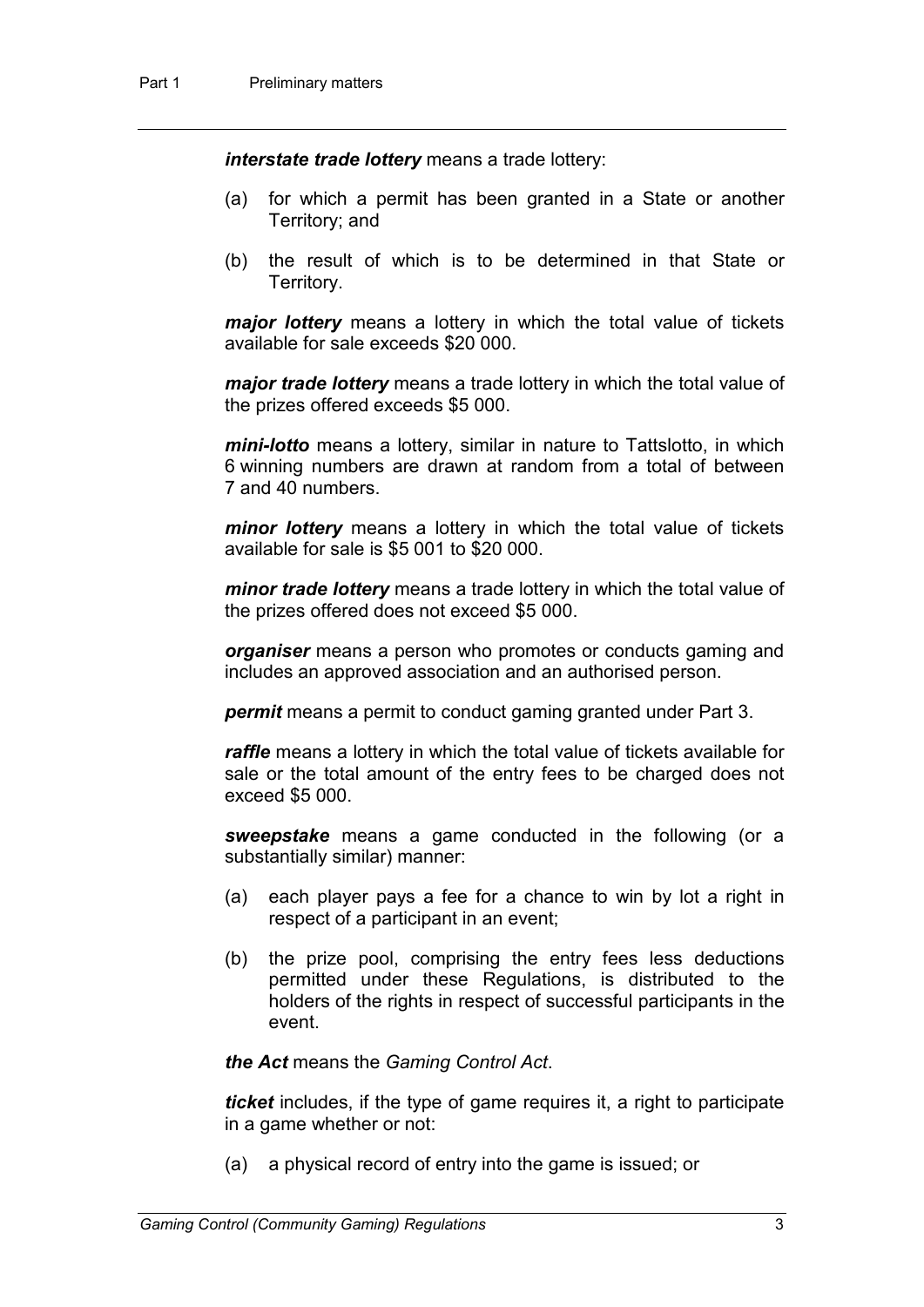(b) a fee is paid to enter into the game.

*value* means the following:

- (a) in relation to a prize of goods the retail value;
- (b) in relation to a prize of services the market value;
- (c) in relation to a prize of real property the market value.

## **3 Games of chance in nature of lottery**

- (1) In administering these Regulations, the Director may determine that a game of chance is a lottery.
- (2) A game of chance determined to be a lottery is taken to be one of the following lotteries and the regulations relevant to the lottery apply in relation to the game:
	- (a) if the total value of tickets available for sale in the game exceeds \$20 000 – a major lottery;
	- (b) if the total value of tickets available for sale in the game is \$5 001 to \$20 000 – a minor lottery;
	- (c) if the total value of tickets available for sale in the game or the total entry fee to be charged does not exceed \$5 000 – a raffle.
- (3) This regulation does not apply in relation to a game that the Minister has determined under section 53 of the Act is not a lottery.

# **Part 2 Community gaming**

## **Division 1 Community gaming not requiring permits**

#### **4 Sweepstakes, calcuttas and bingo**

- (1) An approved association may conduct any of the following games without holding a permit to do so:
	- (a) a sweepstake;
	- (b) a calcutta;
	- (c) bingo.
- (2) The game must be conducted in accordance with the conditions of the association's approval and any rules prescribed for the game.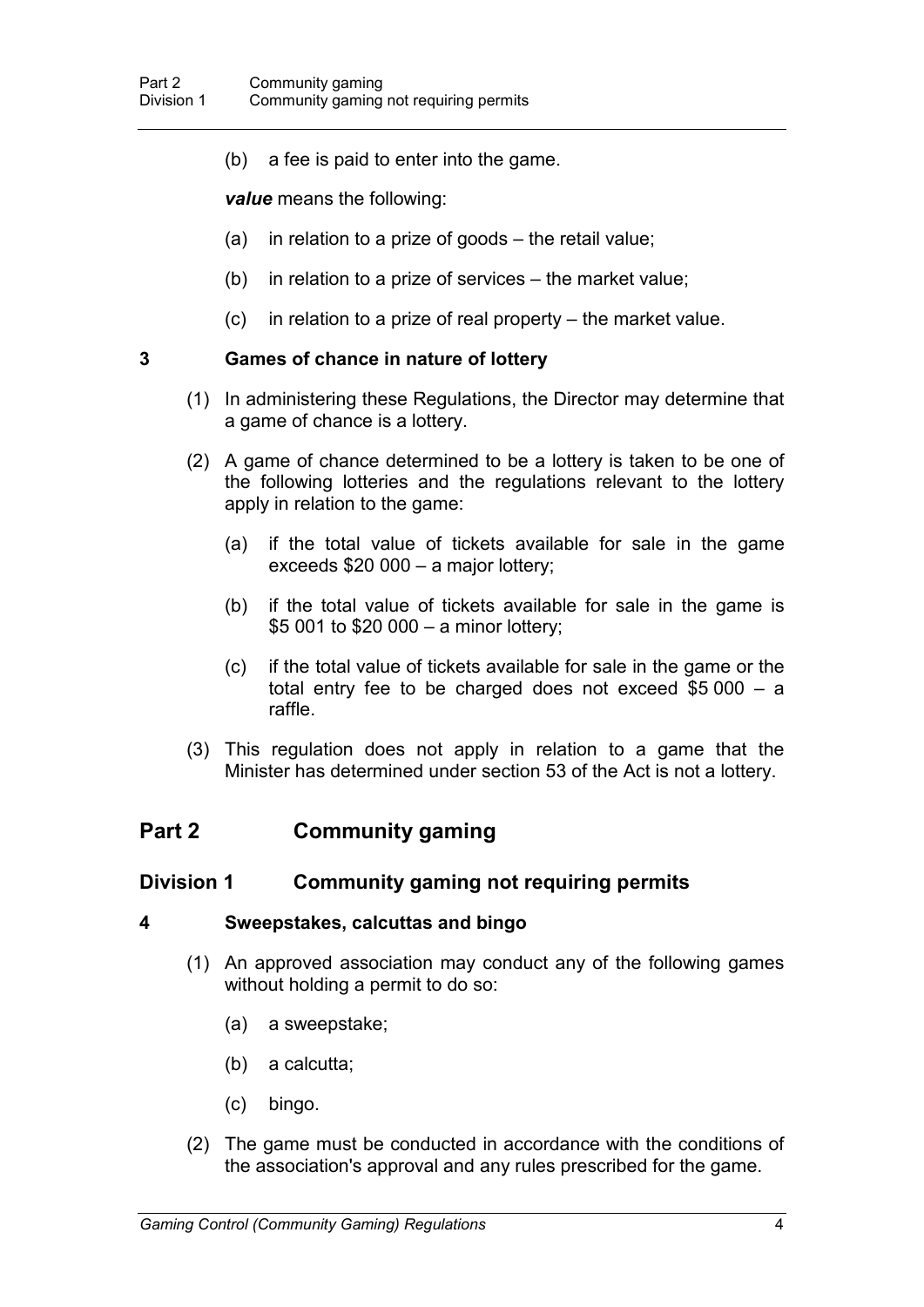## **5 Free entry lotteries**

- (1) An approved association may conduct a free entry lottery without holding a permit to do so.
- (2) An approved association conducting an attendance or membership lottery must not offer a prize of an amount exceeding \$2 000.
- (3) The free entry lottery must be conducted in accordance with the conditions of the association's approval.

## **6 Raffles**

- (1) An approved association may conduct a raffle without holding a permit to do so.
- (2) The raffle must be conducted in accordance with the conditions of the association's approval.

#### **7 Mini-lotto and tipping competitions**

- (1) An approved association may conduct a lottery in the nature of mini-lotto or a tipping competition without holding a permit to do so.
- (2) An approved association conducting mini-lotto or a tipping competition must not offer prizes exceeding a total of \$5 000 in value.
- (3) The mini-lotto or tipping competition must be conducted in accordance with the conditions of the association's approval.

#### **8 Minor trade lotteries**

- (1) A person (including an approved association) carrying on a trade or business in the Territory may conduct a minor trade lottery without holding a permit to do so.
- (2) The person must not contravene these Regulations.

## **9 Interstate trade lotteries**

- (1) A person carrying on a trade or business in the Territory may conduct an interstate trade lottery without holding a permit to do so, other than the relevant interstate permit.
- (2) A person conducting an interstate trade lottery is subject to directions by the Director.
- (3) The person must not contravene the Director's directions, these Regulations or the conditions of the interstate permit.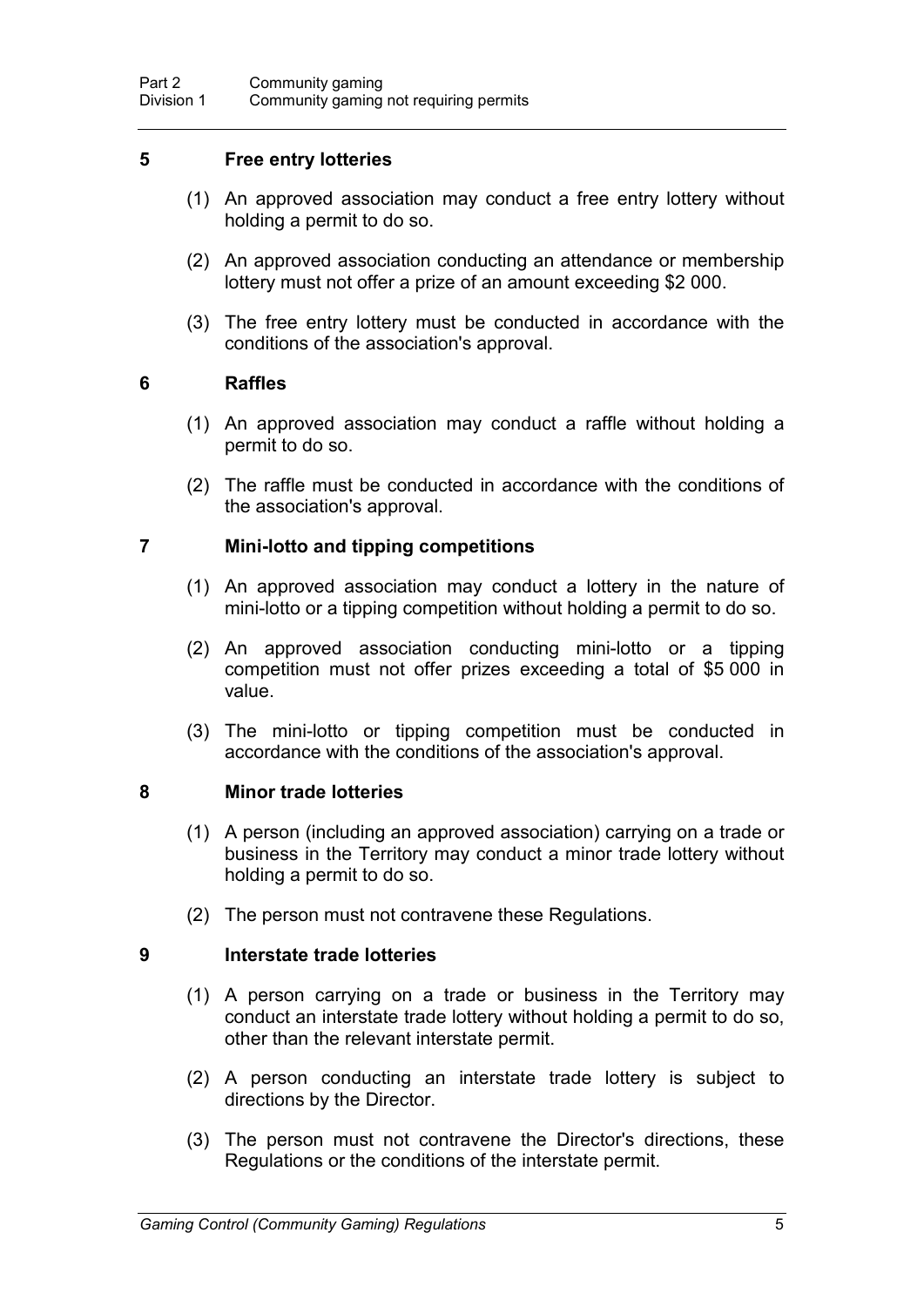# **Division 2 Community gaming requiring permits**

#### **10 Major lotteries and minor lotteries**

An approved association proposing to conduct a major lottery or minor lottery must apply under Part 3 for a permit to conduct the gaming.

#### **11 Major trade lotteries**

A person (including an approved association) carrying on a trade or business in the Territory who is proposing to conduct a major trade lottery must apply under Part 3 for a permit to conduct the gaming.

## **Division 3 Prohibited games**

#### **12 No conduct of prohibited games**

- (1) For section 47(b) of the Act, a person (including an approved association) must not conduct, or cause or allow to be conducted, a game specified in the Schedule.
- (2) Subregulation (1) does not apply to a person who is otherwise permitted by the Act or the *Gaming Machine Act* to conduct, or cause or allow to be conducted, a game specified in the Schedule.

## **Division 4 Conduct of community gaming**

#### **13 Determining prize-winner in attendance or membership lottery**

- (1) If an approved association conducts an attendance or membership lottery, the authorised person must ensure the association determines the prize-winner within 4 weeks after the date on which the prize reaches the amount offered.
- (2) The winner must be determined by one of the following methods:
	- (a) holding repeated draws until the winner is determined;
	- (b) awarding the prize to the participant with the nearest correct entry.

#### **14 Change of place, date or time of draw in major or minor lottery**

(1) If a situation beyond the control of an approved association has prevented, or may prevent, a major lottery or minor lottery being conducted in accordance with these Regulations or a condition of the permit held for the lottery, the authorised person may apply to the Director for approval to change the place, date or time of the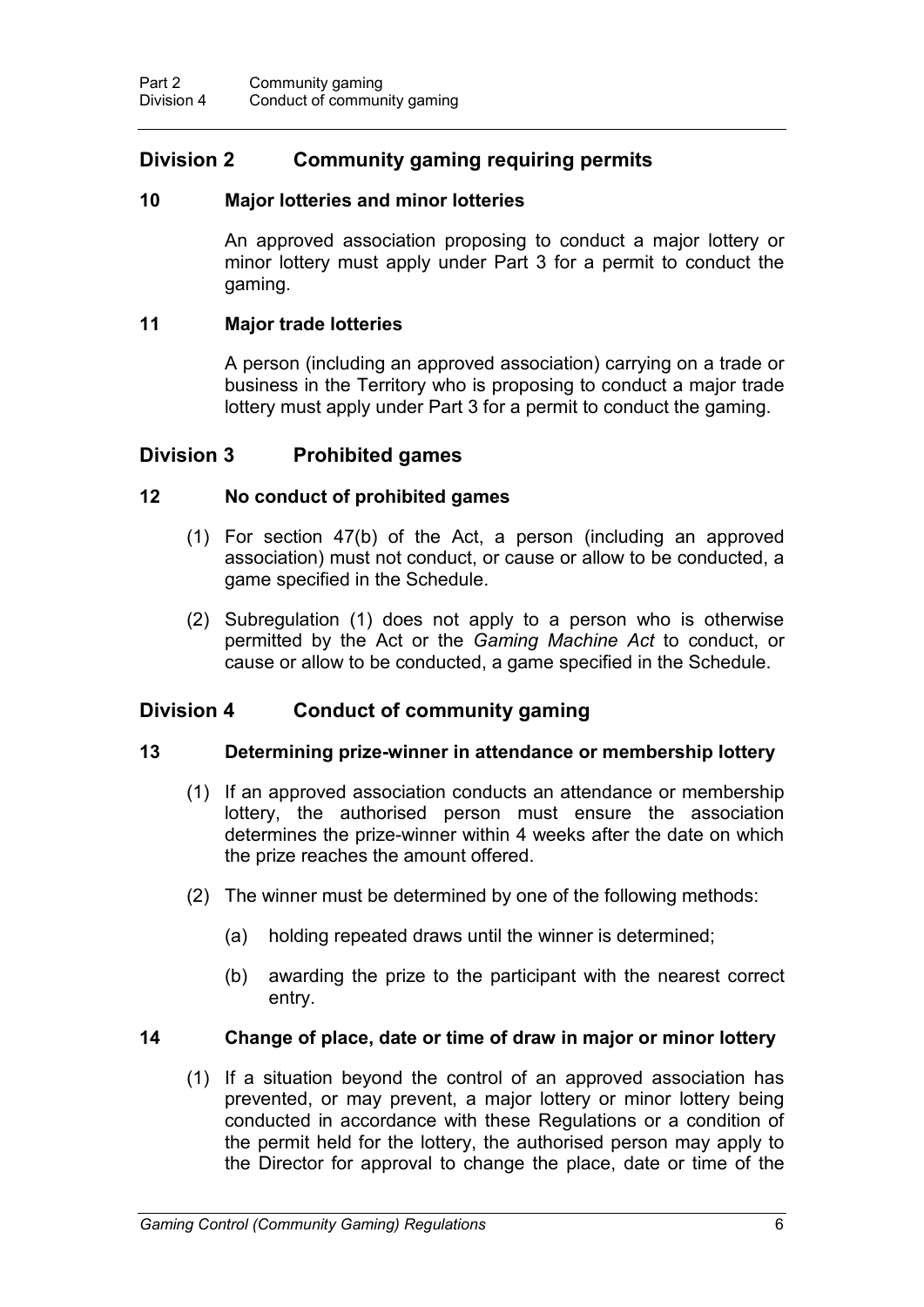draw from that specified in the permit.

- (2) The Director may approve or refuse to approve the change, stating the reasons for a refusal.
- (3) The authorised person must give public notice of an approved change of place, date or time of a draw in accordance with the approval.

## **15 Publication of results of major or minor lottery**

- (1) After an approved association has held the draw in a major lottery or minor lottery, the association must:
	- (a) publish the result in accordance with the rules of the lottery and the conditions of the permit held for the lottery; or
	- (b) if there are no relevant rules or conditions not later than 14 days after the draw, publish the result in a newspaper circulating in the area where the lottery was conducted.
- (2) If the result is published under subregulation (1)(b) and the value of the prize is \$1 000 or more, the approved association must publish the name of the prize-winner.

## **16 Refund etc. if certain lottery tickets not included in draw**

- (1) If a raffle ticket, major lottery ticket or minor lottery ticket sold by an approved association is not included in the draw for the lottery, the authorised person must, within 60 days after the draw, take all reasonable steps to refund the amount the purchaser paid for the ticket.
- (2) If the authorised person is unable to locate the purchaser within the specified time, the authorised person must pay the purchase price to the Director for payment into the Community Benefit Fund.

## **17 Required statement if lottery publicised before permit granted**

- (1) This regulation applies in relation to a lottery for which a permit must be granted under Part 3.
- (2) If the organiser of the lottery gives information or issues publicity about the lottery before the permit is granted, the organiser must state in the information or publicity that the lottery is subject to the grant of a permit and will not proceed if a permit is not granted.

Penalty: \$2 000.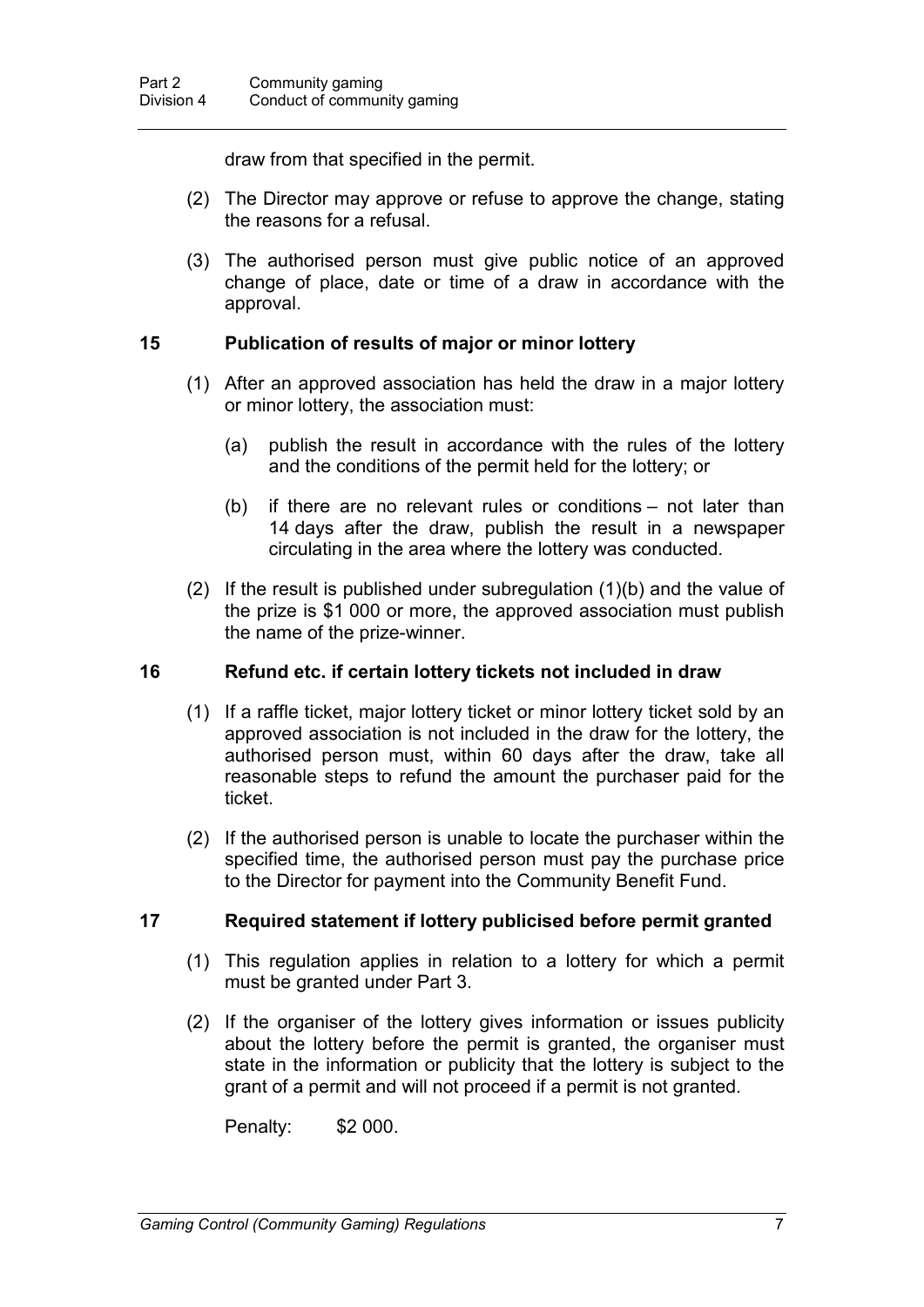## **18 Conduct of minor trade lottery**

- (1) A person conducting a minor trade lottery must not charge an entry fee or valuable consideration for participation in the lottery.
- (2) However, a person may be required to purchase goods or services to qualify for entry in a minor trade lottery if the chance to win a prize is secondary to the commercial transaction and occurs after, and as a result of, the transaction.
- (3) Each entry in a minor trade lottery must have an equal probability of winning the major prize.

## **19 Restriction on games for promotion of certain clubs**

- (1) This regulation applies to a club or similar organisation that is prohibited by its constitution, the terms of a licence, or a law in force in the Territory, from offering its services or other benefits of membership to persons who are not members of the club or genuine guests of club members.
- (2) The club must not:
	- (a) advertise a game for the promotion of the club or its activities to any person who is not a club member or genuine guest of a club member; or
	- (b) allow any person who is not a club member or genuine guest of a club member to enter such a game.

Penalty: \$2 000.

## **20 Prohibited prizes**

- (1) A prize or part of a prize offered in a game must not consist of any of the following:
	- (a) firearms or weapons;
	- (b) ammunition or explosives;
	- (c) tobacco products;
	- (d) solely liquor;
	- (e) solely money and liquor.
- (2) A prize offered in a game may include liquor only if the value of the liquor comprises a minor component of the total value of the prize.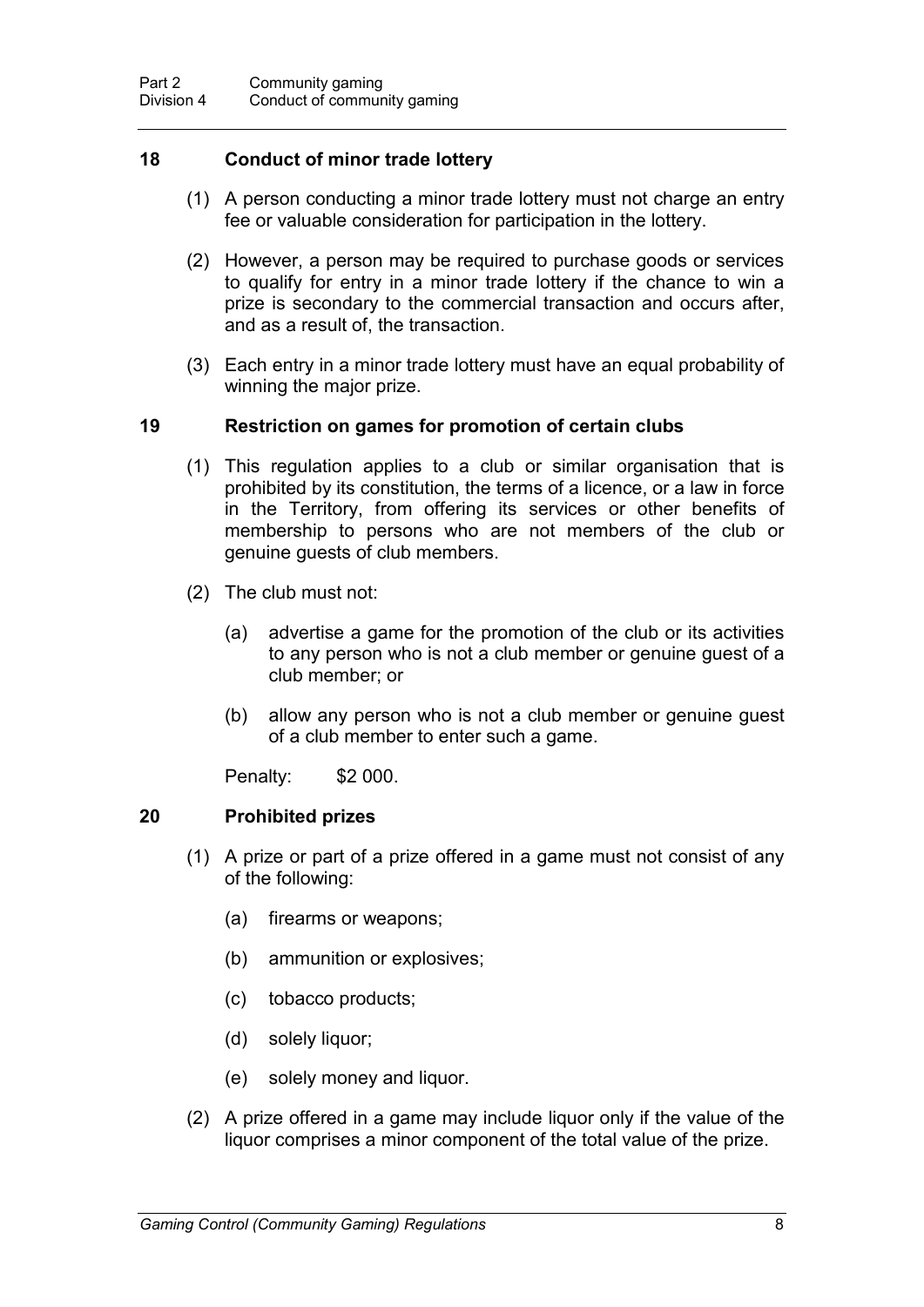- (3) If liquor comprises a minor component of the total value of a prize, the liquor must not be advertised or represented as a major component of the prize.
- (4) The organiser of a game must not award to a person under 18 years of age a prize that includes liquor or other goods or services which, under a law in force in the Territory, are prohibited to be sold or supplied to such a person.
- (5) If a person under 18 years of age wins a prize referred to in subregulation (4), the organiser must pay the person a monetary amount equivalent to the value of the goods or services not awarded.
- (6) A person who contravenes subregulation (1), (2), (3), (4) or (5) in conducting a calcutta, sweepstake or bingo commits an offence.

Penalty: \$2 000.

- (7) A person who contravenes subregulation  $(1)$ ,  $(2)$ ,  $(3)$ ,  $(4)$  or  $(5)$ :
	- (a) in conducting a lottery commits an offence against section 38(2) of the Act; or
	- (b) in conducting a trade lottery commits an offence against section 39(2) of the Act.

#### **21 Maintenance of prizes**

- (1) The organiser of a game must carefully preserve all the prizes offered in the game until the prize-winners take possession of them or they are disposed of in accordance with these Regulations.
- (2) The organiser of a game in which a prize is real property must maintain the improvements on the real property and keep it insured for the full market value against loss or damage until the date of transfer to the prize-winner.
- (3) The organiser of a game in which a prize is real property is, until the real property is transferred to the prize-winner:
	- (a) liable for the outgoings on the real property; and
	- (b) entitled to receive the rents and profits from the real property.

## **22 Application to substitute prize**

(1) The organiser of a game may apply in writing to the Director for approval to substitute a prize offered in the game.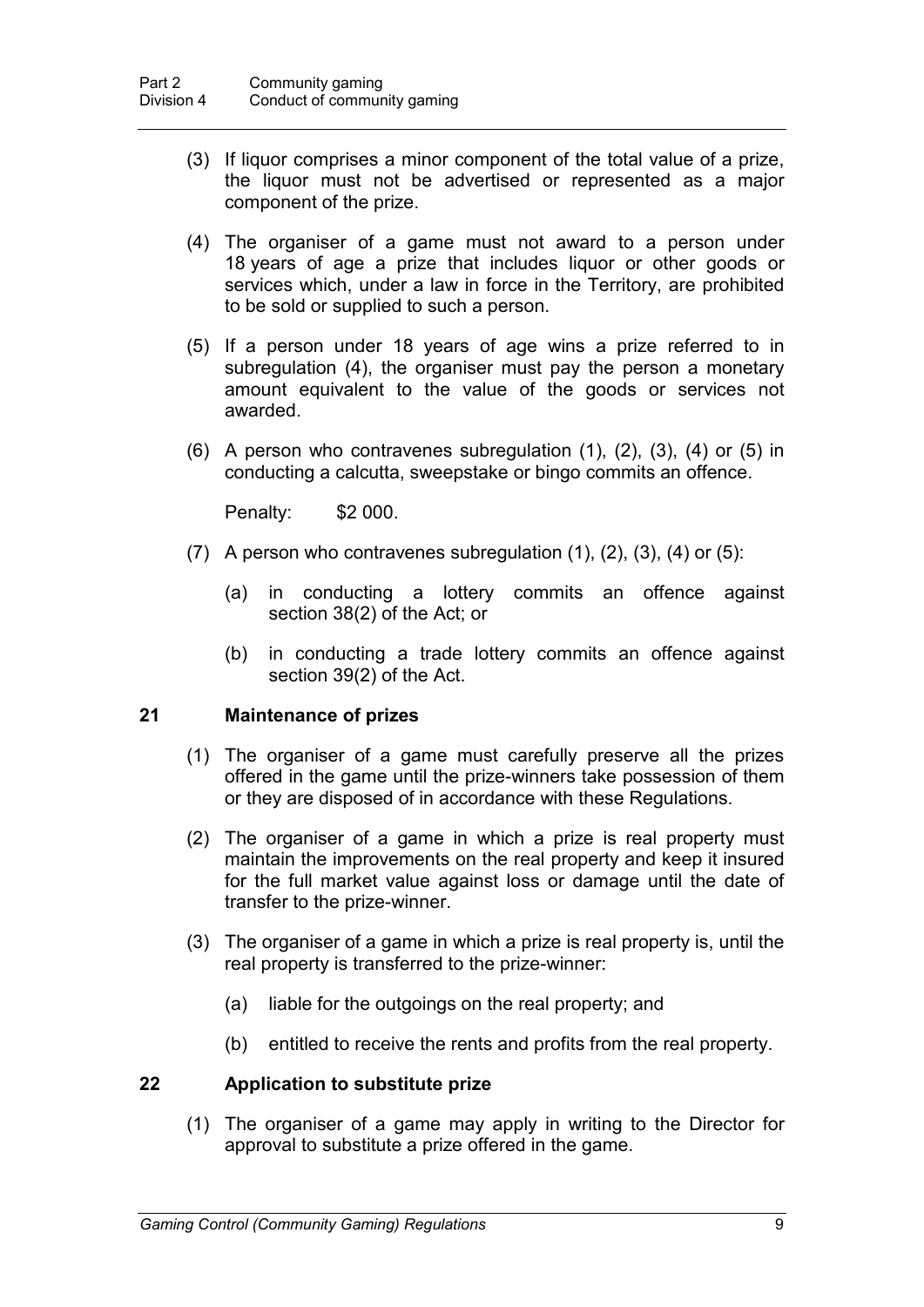- (2) The application must include the following:
	- (a) a description and the value of the prize that was to have been awarded;
	- (b) a description and the value of the substituted prize;
	- (c) the reason for the substitution.
- (3) The application must be accompanied by documentary evidence verifying the value of the substituted prize.
- (4) If the application relates to a prize with a value of \$500 or more, the applicant must give details of the following:
	- (a) the steps intended to be taken to inform participants in the game about the substitution;
	- (b) if applicable the opportunity to be given to participants in the game to obtain refunds of amounts paid for tickets.
- (5) The Director may refuse to consider the application if it is not in accordance with this regulation.

#### **23 Unclaimed prizes**

- (1) If a prize (other than perishable goods) in a game conducted by an approved association remains unclaimed for more than 3 months after the date on which the prize is won, the approved association must pay or deliver the prize to the Director.
- (2) The Director must:
	- (a) if the unclaimed prize is comprised of money pay the money into the Community Benefit Fund; or
	- (b) if the unclaimed prize is not comprised of money sell the prize in the manner the Director considers will bring a reasonable price and pay the proceeds into the Community Benefit Fund.
- (3) If the unclaimed prize contains perishable goods, the approved association may dispose of the goods in a manner that will bring a reasonable price and may apply the amount to the aid and support of the approved association.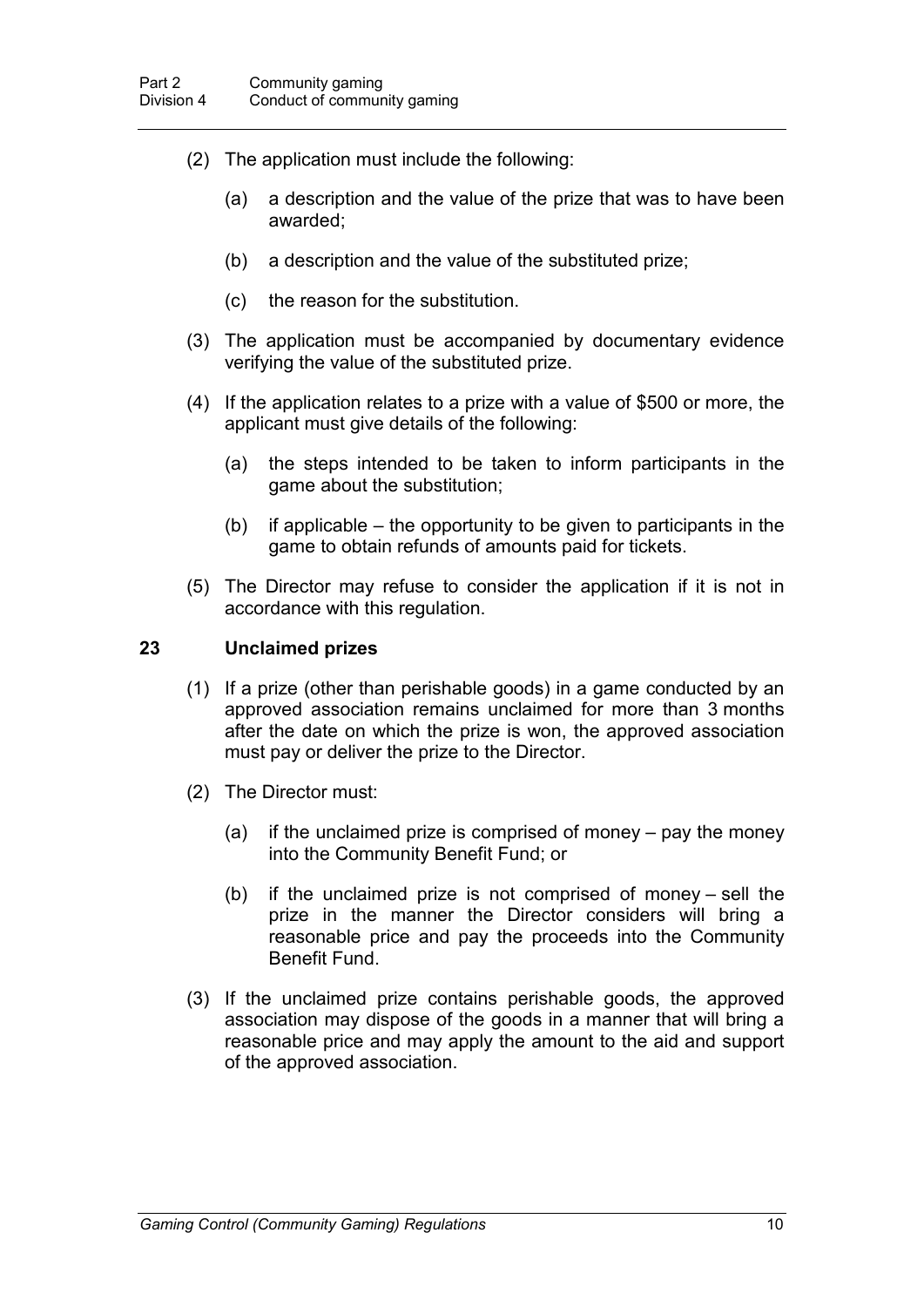## **Division 5 Records and finances relating to community gaming**

## **24 Records to be kept for all games**

- (1) The organiser of a game must keep full records of the conduct of the game, including details of the following:
	- (a) the entries received;
	- (b) the allocation of prizes;
	- (c) the income and expenditure associated with the game.
- (2) The organiser must:
	- (a) keep the records in writing in the English language or so as to enable the records to be readily accessible and convertible into writing in the English language; and
	- (b) keep all receipts, invoices and other records relating to the income and expenditure associated with the game; and
	- (c) maintain records of discounts, rebates or other allowances provided in relation to the purchase of items offered as prizes in the game.
- (3) The organiser must:
	- (a) keep the records relating to a major lottery, or a trade lottery in which the total value of the prizes offered is more than \$20 000, for not less than 7 years after all the prizes have been awarded or otherwise disposed of in accordance with these Regulations; and
	- (b) keep the records relating to any other game for 2 years after all the prizes have been awarded or otherwise disposed of in accordance with these Regulations.

Penalty: \$2 000.

## **25 Records and statement for major or minor lottery**

(1) The organiser of a major lottery or minor lottery must keep the unsold tickets and the butts of the tickets sold in the lottery for 12 months after the draw or for a shorter time approved by the Director in a particular case.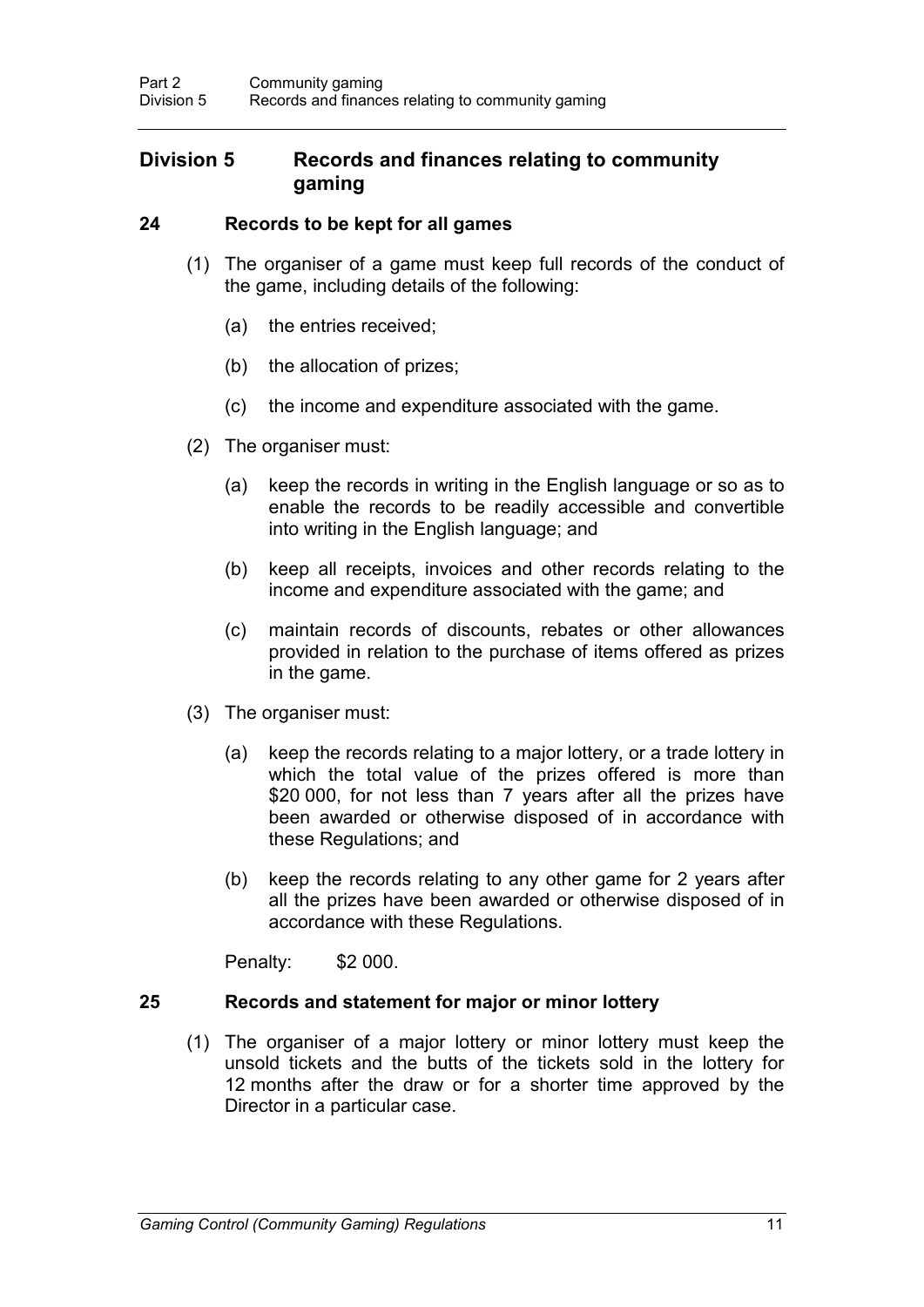- (2) Not later than 2 months after an approved association has held the draw in a major lottery or minor lottery, the association must lodge with the Director a statement including the following details:
	- (a) the prizes of the lottery that are unclaimed or have not been awarded, including their value and the name and address of the person who has custody of them;
	- (b) the money received by or on behalf of the approved association in connection with the lottery, including details of the sources of the money;
	- (c) all other expenses incurred in the promotion or conduct of the lottery, including payments for services rendered in connection with the lottery.

## **26 Audit of approved association's financial records**

- (1) An approved association must ensure the financial records relating to all games conducted by the association during its financial year are audited by a registered company auditor within the meaning of the Corporations Act 2001 or by a person with appropriate qualifications who is approved by the Director.
- (2) The registered company auditor or approved person must prepare a statement as to whether the financial records relating to the games conducted during the association's financial year give a true and fair view of the financial matters relating to those games.
- (3) If the registered company auditor or approved person issues a qualified audit report, the approved association must submit a copy of the report to the Director not later than 14 days after the approved association receives the report.

Penalty: \$2 000.

- (4) The Director may, by written notice, require an approved association to submit a copy of an audit report within the period specified in the notice.
- (5) The financial records relating to games may be audited under this regulation as part of the annual audit of the financial affairs of the association.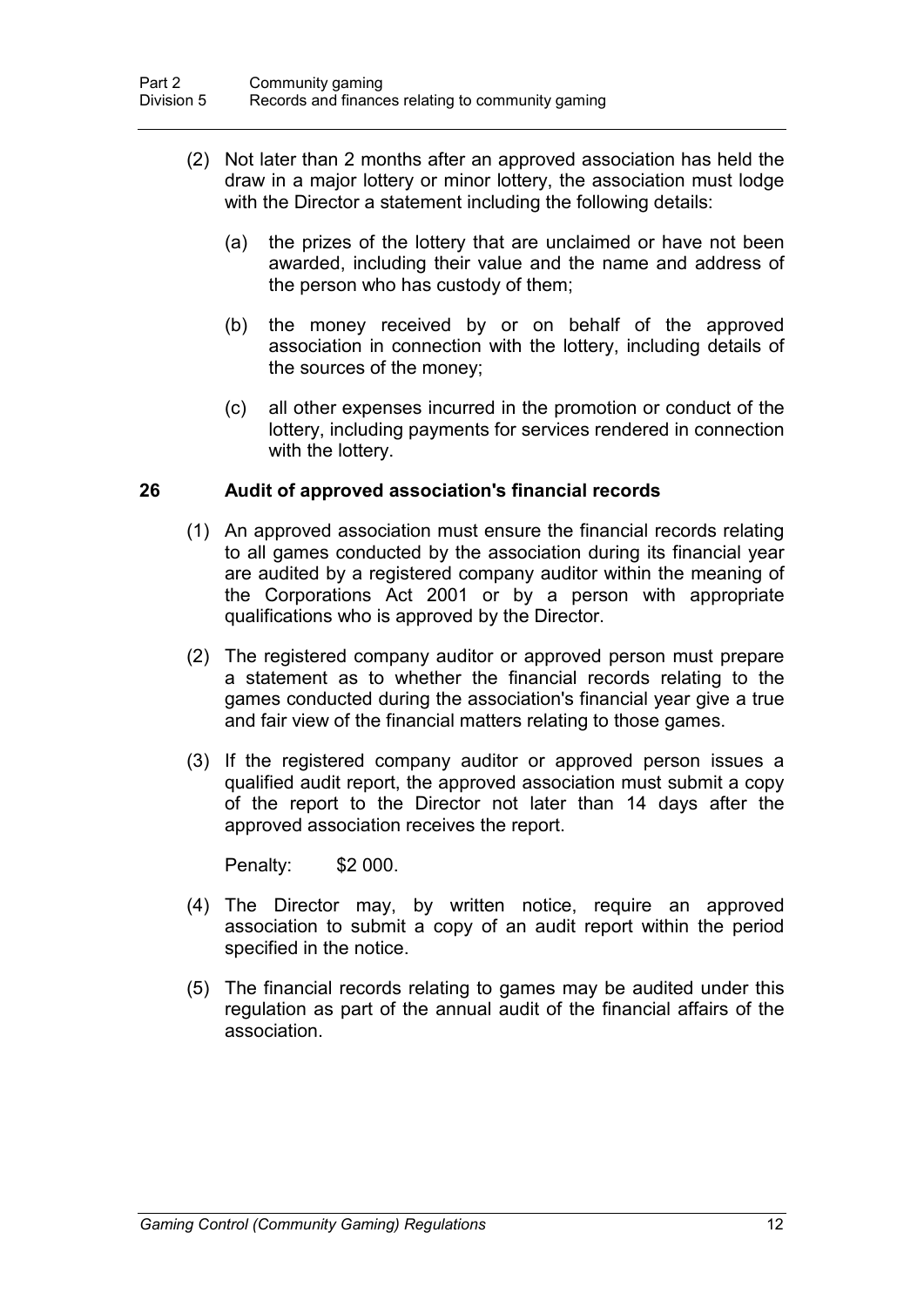## **27 Banking of proceeds by approved associations**

As soon as practicable after conducting a game, an approved association must pay the proceeds of the game into an account at an ADI.

Penalty: \$2 000.

## **Division 6 Control of community gaming**

#### **28 Director may direct organiser of lottery to conduct draw**

If circumstances require it, the Director may direct the organiser of a lottery to conduct the draw in the lottery and award the prize or prizes.

#### **29 Lottery conducted contrary to Regulations, permit or approval**

- (1) This regulation applies if:
	- (a) an approved association has conducted a raffle, major lottery or minor lottery in a manner not in accordance with these Regulations, a condition of the association's approval or a condition of a permit granted for the lottery; or
	- (b) a person has conducted a trade lottery in a manner contrary to these Regulations or a condition of a permit granted for the lottery.
- (2) The Director may do any of the following:
	- (a) validate the draw in the lottery;
	- (b) invalidate the draw in the lottery and direct that a further draw take place under the Director's supervision and in accordance with conditions the Director considers appropriate;
	- (c) rescind the lottery and direct the organiser of the lottery to take the action the Director considers appropriate.
- (3) If the Director rescinds a raffle, major lottery or minor lottery, the organiser of the lottery must do the following:
	- (a) not later than 60 days after the date of rescission take all reasonable steps to refund the total amount each purchaser paid for entry into the lottery;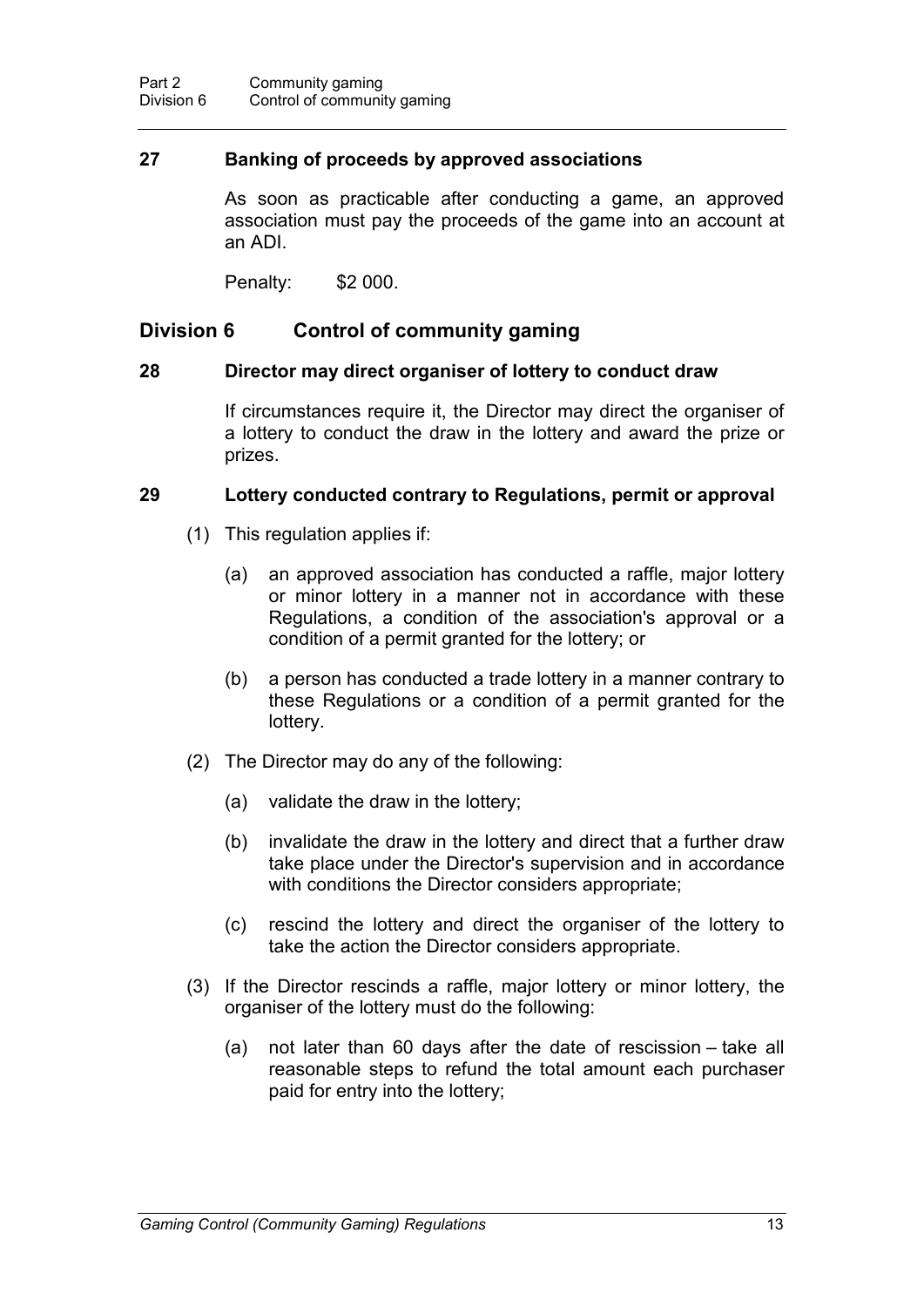(b) if unable to locate any of the purchasers within the specified time – pay to the Director, for payment into the Community Benefit Fund, the total amount paid by the purchasers for entry into the lottery.

Penalty: \$2 000.

(4) This regulation does not affect the liability of a person to be prosecuted for an offence against the Act or these Regulations.

## **30 Complaints about conduct of game**

- (1) A person who is dissatisfied with the conduct of a game may make a written complaint to the Director setting out the grounds for the complaint.
- (2) The Director must take all reasonable steps to investigate the complaint.
- (3) After investigating the complaint, the Director may:
	- (a) direct an approved association, authorised person or any other person to adopt, vary or cease to carry out a practice in the conduct of the game; or
	- (b) to resolve the complaint, give any person a direction (including a direction about the awarding of a prize) consistent with the Act, these Regulations and the conditions of any relevant approval or permit.
- (4) An approved association, authorised person or other person given a direction by the Director must not contravene the direction.

Penalty: \$2 000.

# **Part 3 Permits to conduct community gaming**

## **Division 1 General**

## **31 Application for permit**

- (1) An approved association or other person required under Part 2, Division 2 to apply for a permit to conduct gaming must lodge with the Director an application for the relevant permit.
- (2) The application must be in an approved form.
- (3) The Director may give the applicant written notice requiring the applicant to provide further information relevant to the application.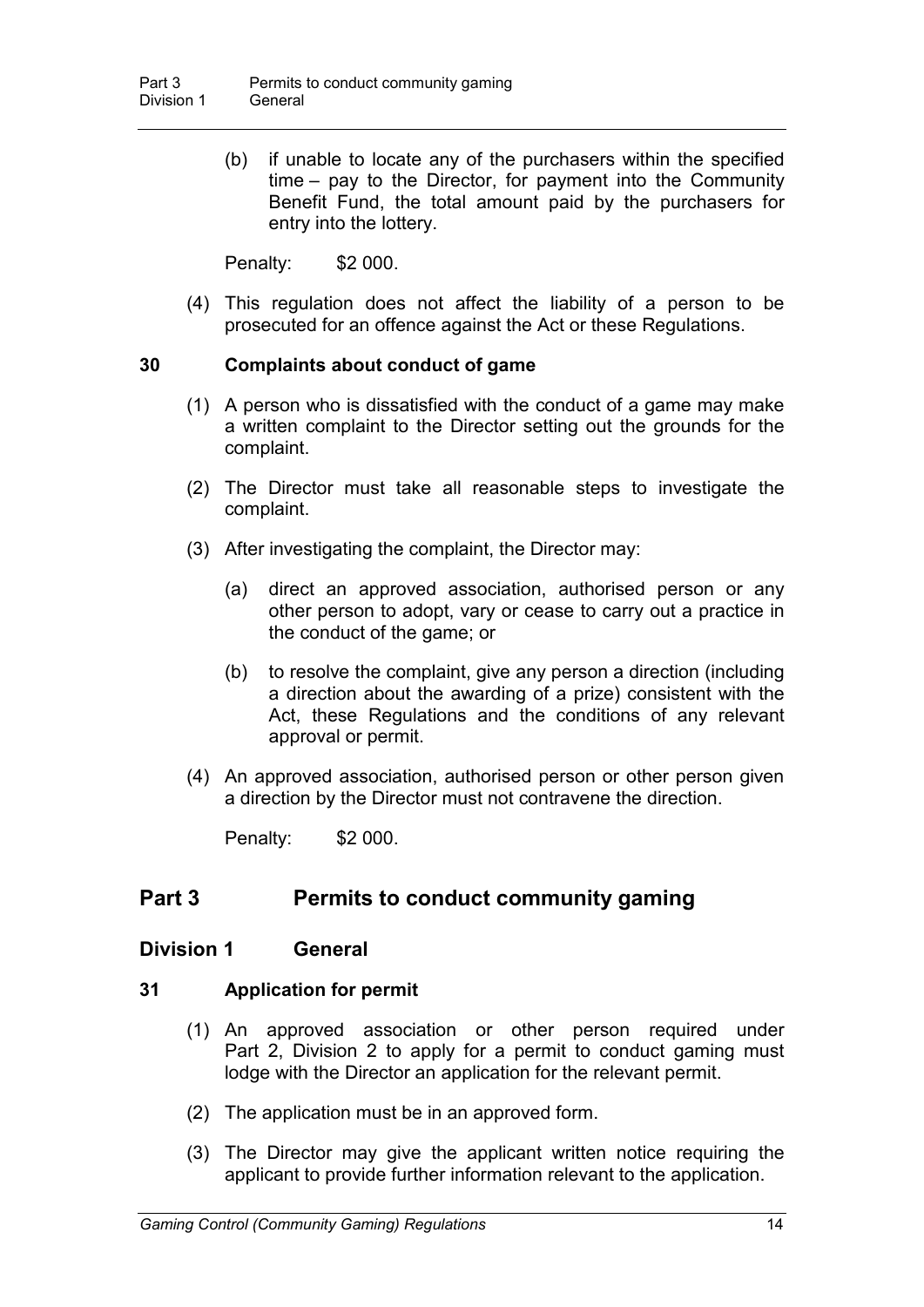## **32 Grant or refusal to grant permit**

- (1) After considering an application for a permit, the Director may grant or refuse to grant the permit.
- (2) If the Director refuses to grant the permit, the Director must give the applicant for the permit a written notice stating the reasons for the refusal.

## **33 Compliance with conditions of permit**

An approved association or other person who holds a permit must conduct the gaming for which the permit is granted in accordance with the conditions of the permit.

#### **34 Variation etc. of condition or cancellation of permit**

- (1) The Director may, by written notice to the holder of a permit:
	- (a) vary or revoke a condition of the permit; or
	- (b) impose new conditions on the permit; or
	- (c) cancel the permit.
- (2) The holder of a permit may apply to the Director for the variation of a condition of the permit or the cancellation of the permit and the Director may, by written notice:
	- (a) vary the condition or cancel the permit; or
	- (b) refuse to vary the condition or cancel the permit, stating the reasons for the refusal.

## **35 Expiry of permit**

Unless previously cancelled, a permit expires on the date specified in the permit.

## **Division 2 Major lotteries and minor lotteries**

#### **36 Application for permit to conduct major or minor lottery**

- (1) Subject to subregulation (2), an application for a permit to conduct a major lottery or minor lottery must include the following particulars:
	- (a) the name and address of the approved association making the application and of the authorised person for the association;
	- (b) the purpose for which the lottery is to be conducted;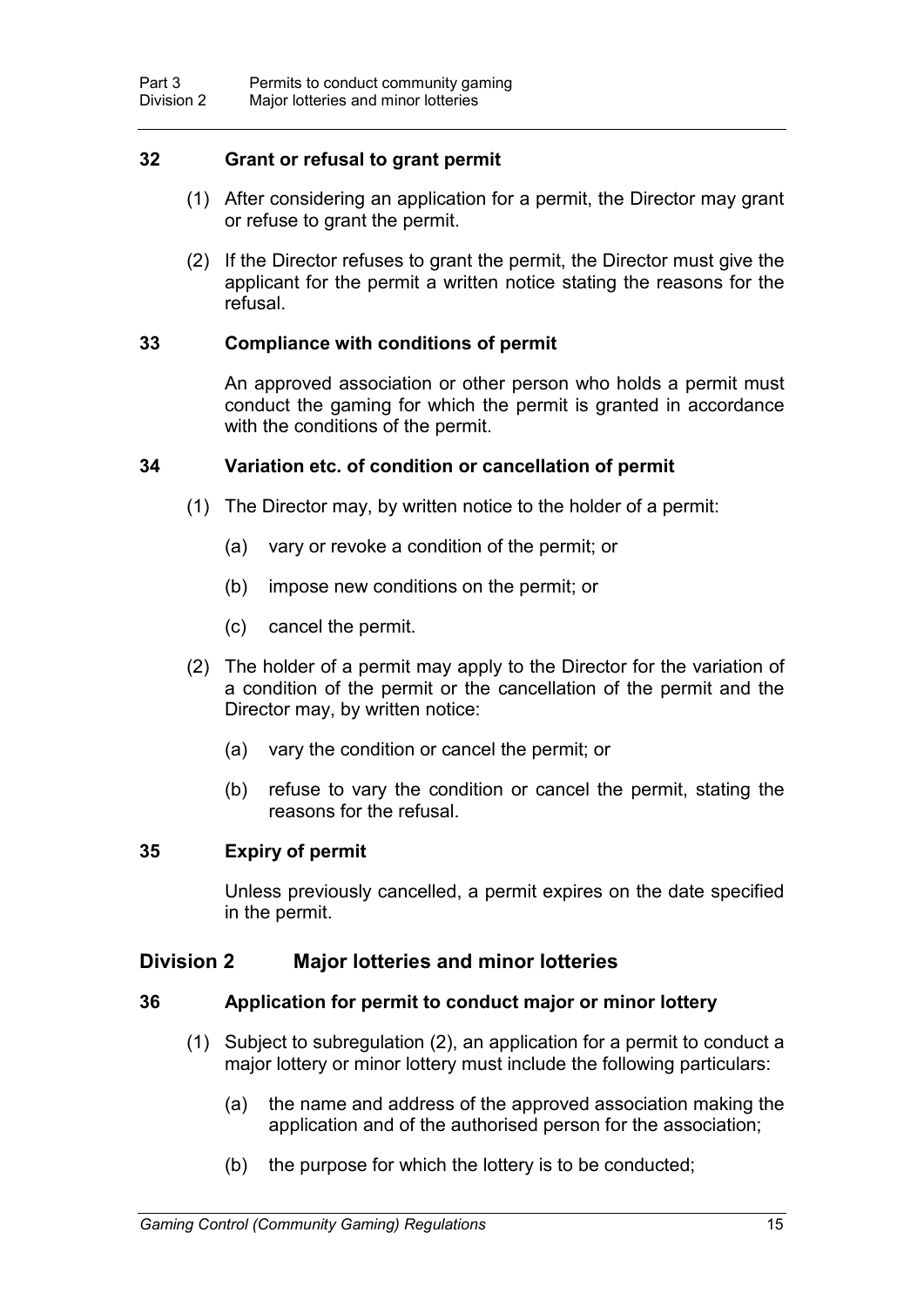- (c) the rules of the lottery, the manner in which tickets will be sold and the method of determining the winners;
- (d) the total number of tickets to be available for sale and the value of each ticket;
- (e) the period during which tickets will be on sale;
- (f) the date, time and place for the draw;
- (g) a draft layout of the ticket;
- (h) the prize structure, including a description and the value of each prize to be offered, any conditions that may apply to the awarding of prizes, and the location at which prizes will be on display;
- (i) a statement of whether the lottery is to be conducted on behalf of the approved association by an agent or other person in return for a fee, wages or salary and the extent to which it is anticipated this will affect the amount of lottery proceeds to be applied to the purpose of the lottery;
- (j) any other particulars relevant to the application and reasonably required by the Director.
- (2) The Director may vary the particulars to be included in a specific application or class of applications.

#### **37 Consideration of application for major or minor lottery permit**

In considering an application for a permit to conduct a major lottery or minor lottery, the Director must take into account the following matters:

- (a) whether the conduct of the lottery will be in accordance with the Act, these Regulations and any conditions of the approved association's approval;
- (b) whether the lottery will be conducted in good faith for the purposes stated in the application;
- (c) if the lottery is to be conducted on behalf of the approved association by an agent or other person in return for a fee, wages or salary – whether a disproportionate amount of the proceeds will be used for that purpose;
- (d) whether the total value of the prize or prizes to be offered will be more than one third of the total value of the total number of tickets that will be available for sale;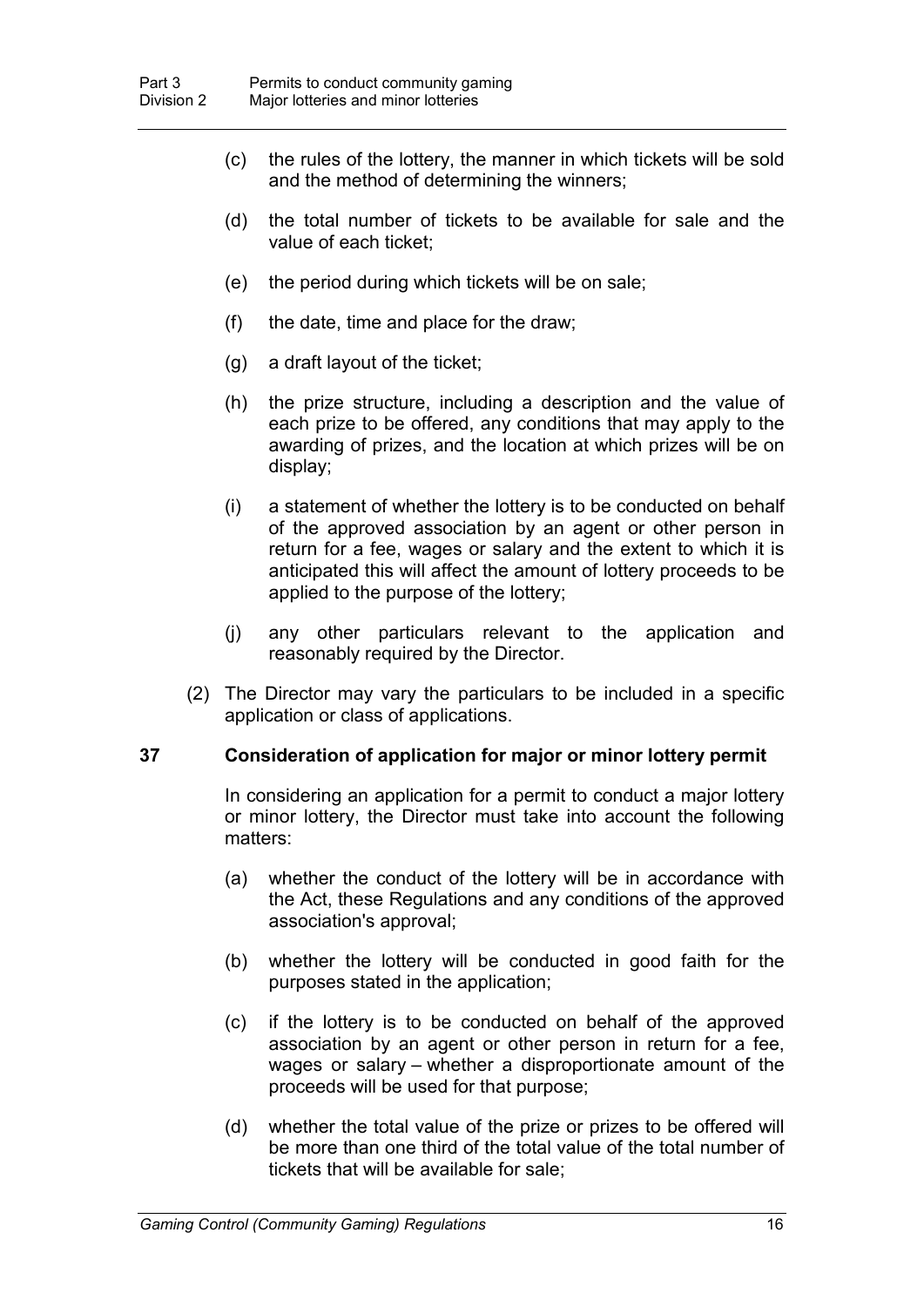- (e) the manner in which the prize or prizes offered will be displayed or described;
- (f) any conditions that may apply to the awarding of prizes;
- (g) whether the lottery will be viable in terms of the following matters:
	- (i) the total value of the tickets available for sale;
	- (ii) the total number of the tickets available for sale and the value of each ticket;
	- (iii) a description and the value of each prize offered;
	- (iv) the period during which the tickets will be offered for sale;
- (h) whether the constitution of the approved association provides for fundraising in the manner proposed;
- (i) whether the stated purpose of the lottery is in accordance with the objects of the approved association;
- (j) the previous performance of the approved association in conducting gaming and whether the approved association has been or is in breach of these Regulations;
- (k) the likelihood of the lottery, if conducted in the manner proposed, proceeding to a satisfactory conclusion;
- (l) whether the lottery is likely to cause public offence or is otherwise contrary to the public interest;
- (m) any other matter relevant to the application.

## **38 Permit to conduct major or minor lottery**

A permit granted to an approved association to conduct a major lottery or minor lottery must be in writing and must include the following particulars:

- (a) the name and address of the approved association and authorised person;
- (b) the total number of tickets available for sale in the lottery and the value of each ticket;
- (c) the period during which tickets will be on sale;
- (d) the date, time and place of the draw;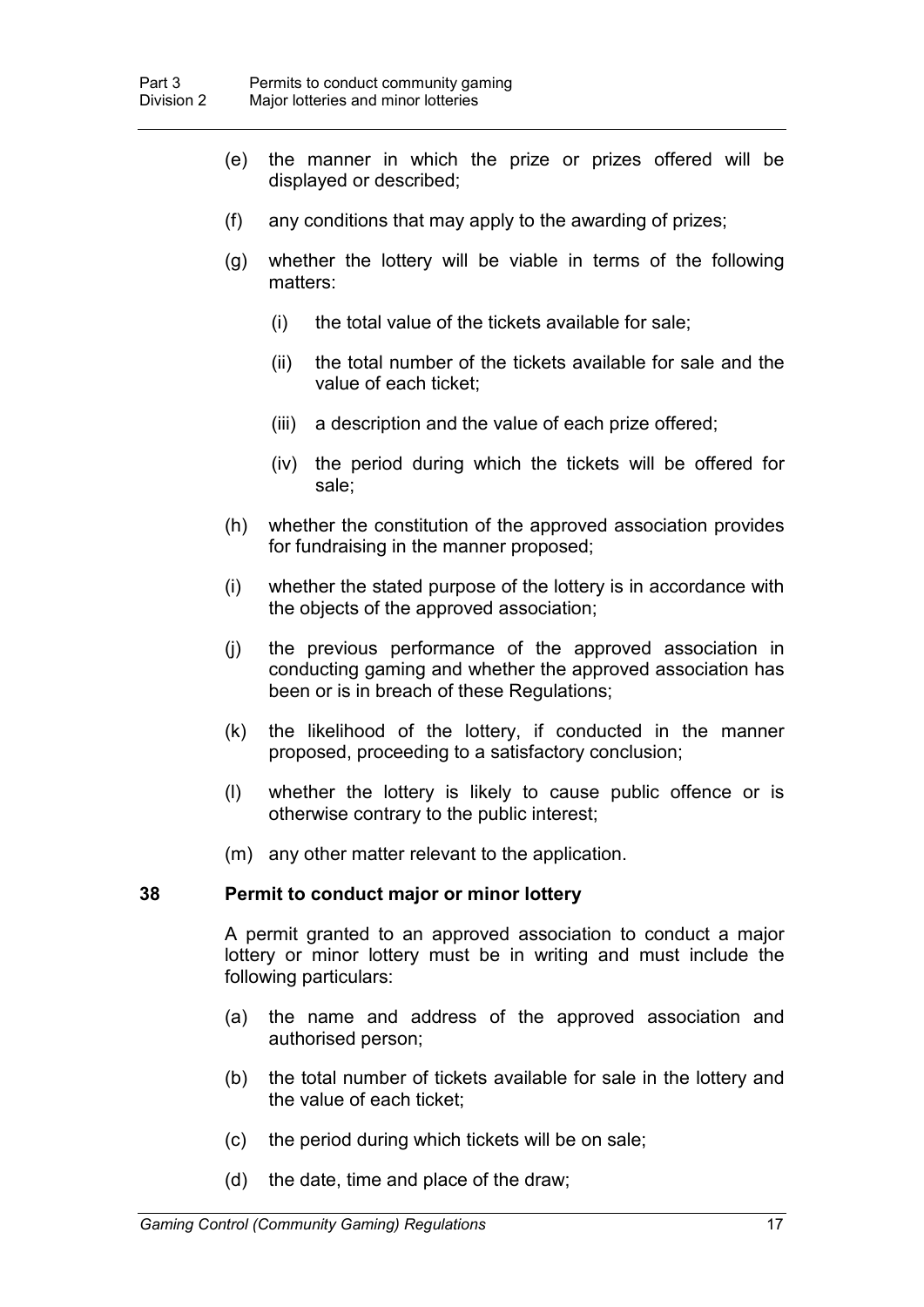- (e) a description and the value of each prize offered;
- (f) the conditions to which the permit is subject, including the following:
	- (i) the conduct of the lottery must not contravene the Act, these Regulations or the conditions of the permit;
	- (ii) the lottery must be conducted in good faith for the purpose specified in the application;
	- (iii) each entry must have an equal probability of winning the major prize.

## **Division 3 Major trade lotteries**

## **39 Application for permit to conduct major trade lottery**

- (1) Subject to subregulation (2), an application for a permit to conduct a major trade lottery must include the following particulars:
	- (a) the name of the person proposing to conduct the major trade lottery;
	- (b) the name and address of the trade or business in respect of which the major trade lottery is to be conducted;
	- (c) the rules of the major trade lottery, the manner in which tickets will be issued and the method of determining the winners:
	- (d) the prize structure, including a description and the value of each prize to be offered, any conditions that may apply to the awarding of prizes, and the location at which prizes are to be on display;
	- (e) the period during which the major trade lottery will be conducted;
	- (f) the date, time and place of the draw;
	- (g) the method of notifying the prize-winners and publishing the results of the draw;
	- (h) any other particulars relevant to the application and reasonably required by the Director.
- (2) The Director may vary the particulars to be included in a specific application or class of applications.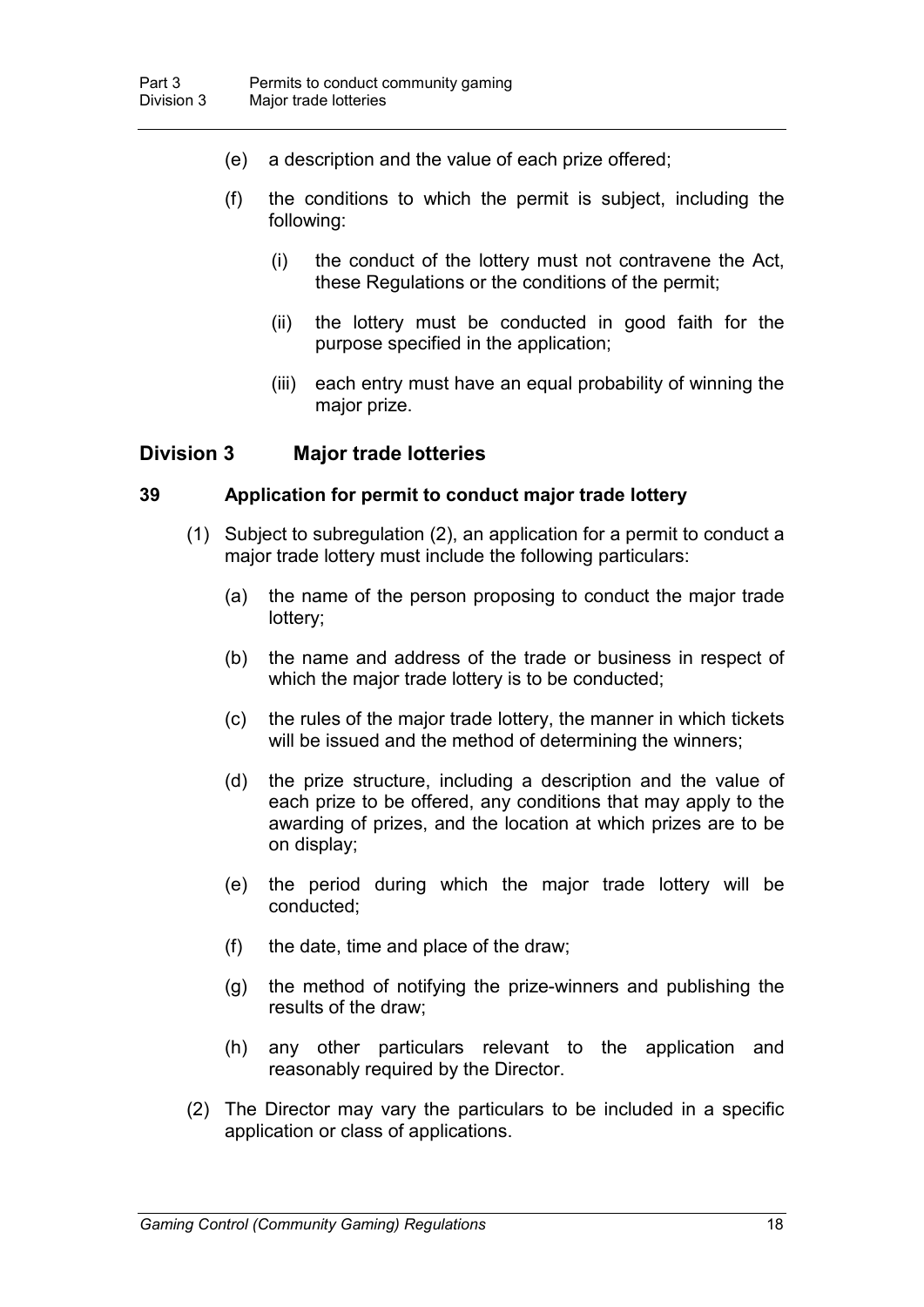## **40 Consideration of application for major trade lottery permit**

In considering an application for a permit to conduct a major trade lottery, the Director must take into account the following matters:

- (a) whether the conduct of the major trade lottery will be in accordance with the Act and these Regulations;
- (b) whether the major trade lottery will be conducted in good faith;
- (c) any other matter relevant to the application.

## **41 Permit to conduct major trade lottery**

- (1) A permit granted to a person to conduct a major trade lottery must be in writing and must include the following particulars:
	- (a) the name and address of the trade or business the major trade lottery is promoting;
	- (b) the period during which the major trade lottery will be conducted;
	- (c) the date, time and place of the draw;
	- (d) a description and the value of each prize offered;
	- (e) the conditions to which the permit is subject, including the following:
		- (i) the conduct of the major trade lottery must not contravene the Act, these Regulations or the conditions of the permit;
		- (ii) the person conducting the major trade lottery must not charge an entry fee or valuable consideration for participation in the lottery;
		- (iii) each entry must have an equal probability of winning the major prize.
- (2) Despite subregulation (1)(e)(ii), a person may be required to purchase goods or services to qualify for entry in a major trade lottery if the chance to win a prize is secondary to the commercial transaction and occurs after, and as a result of, the transaction.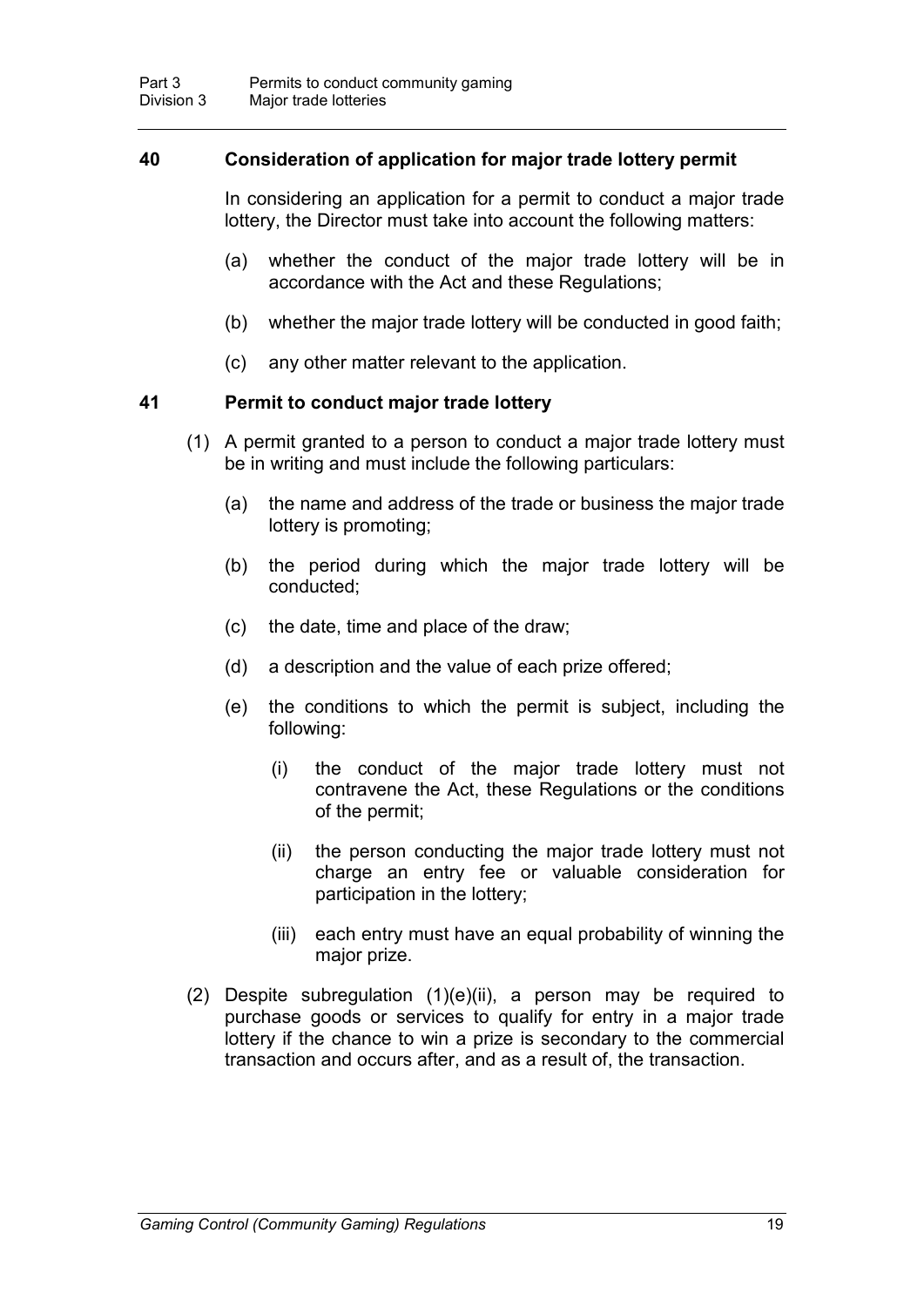# **Part 4 Approval of associations to conduct community gaming**

## **42 Application for approval of association**

- (1) The governing body of an association proposing to conduct gaming must apply to the Director for approval.
- (2) Before applying for approval, the association must:
	- (a) authorise a member of the association to act on its behalf in applying these Regulations; and
	- (b) obtain from the member a signed notice of consent to act on behalf of the association in applying these Regulations, stating the person's full name, address and contact details.
- (3) The application must be in the approved form and must be accompanied by:
	- (a) one of the following:
		- (i) a copy of the certificate of incorporation of the association;
		- (ii) a copy of the advice of an incorporating authority that the association is ineligible for incorporation;
		- (iii) a statement by the governing body giving reasons why the association is not incorporated; and
	- (b) a copy of the constitution of the association in force at the date of the application, certified as a true copy of the original by the secretary or public officer of the association or by a person authorised by the association to make the certification; and
	- (c) a document identifying the members of the governing body; and
	- (d) a copy of the authorised person's notice of consent to act in that capacity.
- (4) The Director may require the governing body to provide additional information or documents relevant to the application.

## **43 Grant of approval or refusal to grant approval**

(1) The Director may grant an association approval or may refuse to grant approval.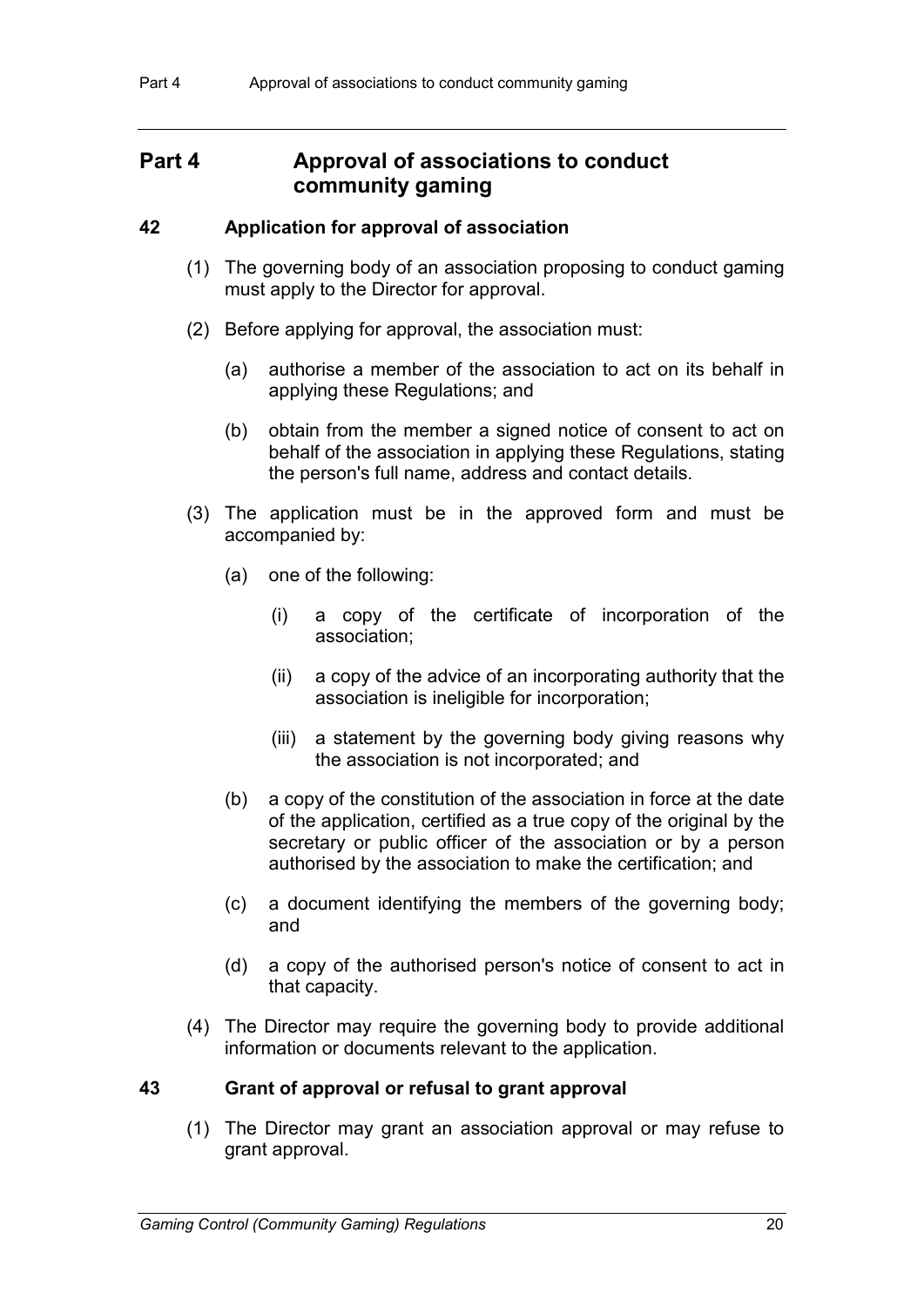- (2) Before granting approval, the Director may require the association to amend its constitution or apply to the relevant incorporating authority for incorporation.
- (3) The approval of an association:
	- (a) must be by written notice; and
	- (b) is subject to the conditions referred to in regulation 44; and
	- (c) may be subject to additional conditions imposed by the Director and specified in the notice of approval.
- (4) If the Director refuses to grant approval, the Director must give the association a written notice stating the reasons for the refusal.

#### **44 Conditions of approval**

- (1) The conditions of approval are that the approved association:
	- (a) must not contravene the Act, these Regulations or any additional conditions imposed by the Director; and
	- (b) must, as soon as practicable after the authorised person ceases to act in that capacity, authorise another member of the approved association to be the authorised person; and
	- (c) must, not later than 14 days after holding the annual general meeting, lodge with the Director a notice in an approved form identifying the members of the governing body of the approved association; and
	- (d) must notify the Director, in writing, not later than 14 days after any of the following occurs:
		- (i) the authorised person ceases to act in that capacity;
		- (ii) the street or postal address of the approved association changes;
		- (iii) an alteration is made to the constitution that relates to the objects or purposes of the approved association or to the non-profit or dissolution clauses;
		- (iv) the approved association ceases to carry out its objects or purposes;
		- (v) a resolution is passed by the approved association that it be wound up;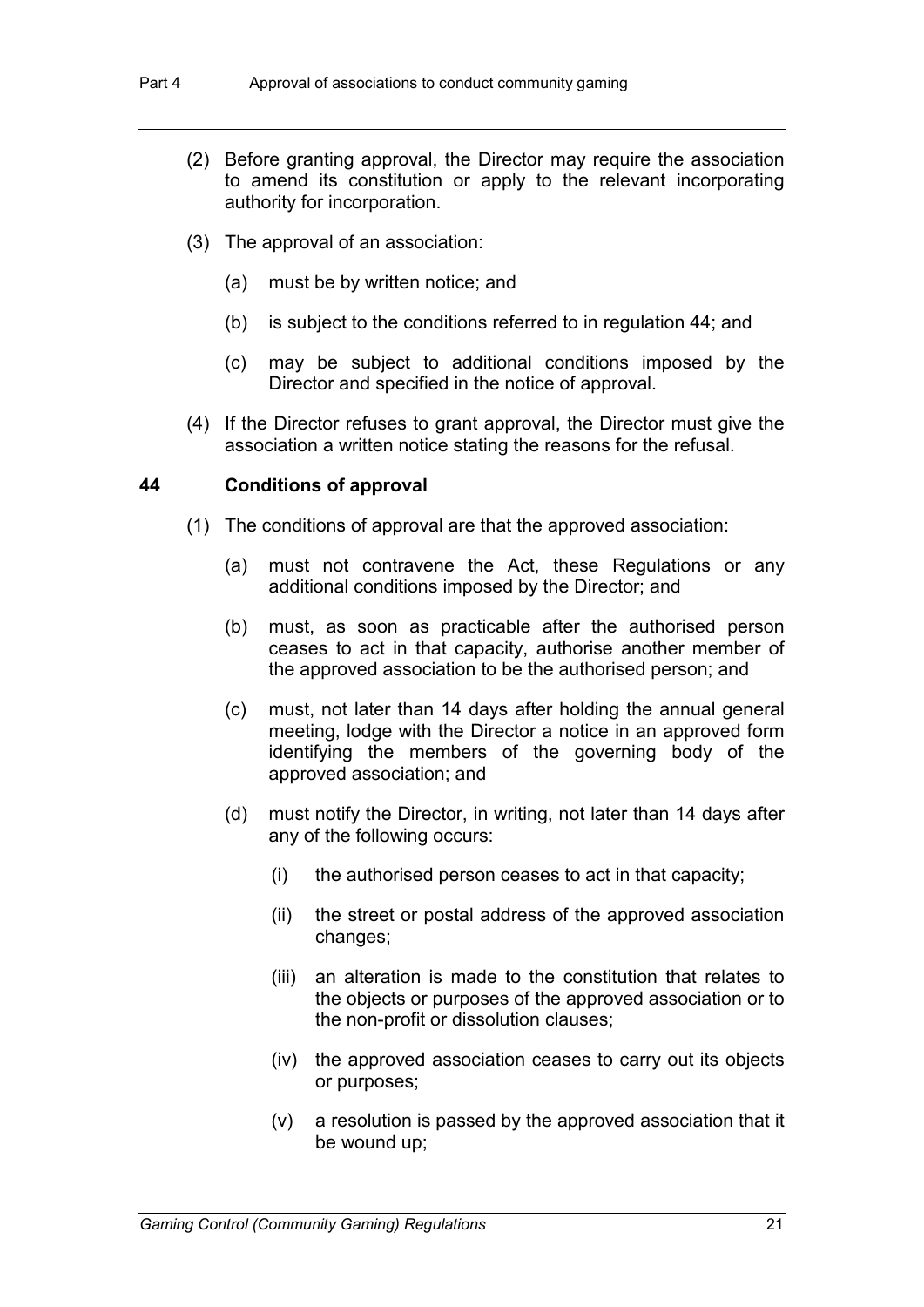- (vi) the Commissioner within the meaning of the *Associations Act* or a court orders the dissolution of the approved association; and
- (e) must, not later than 14 days after the approved association has authorised a member to be the authorised person, lodge with the Director a copy of the member's notice of consent to act in that capacity.
- (2) If the approved association notifies the Director under subregulation (1)(d)(iii), it must also lodge a copy of the resolution authorising the alteration to its constitution, certified as a true copy of the original by the secretary or public officer of the association or by a person authorised by the association to make the certification.

#### **45 Variation or revocation etc. of conditions of approval**

- (1) The Director may, by written notice to an approved association stating the reasons for the action:
	- (a) vary or revoke conditions of its approval; or
	- (b) impose new conditions on its approval.
- (2) An approved association may apply to the Director for a variation or revocation of a condition of its approval and the Director may, by written notice:
	- (a) vary or revoke the condition; or
	- (b) refuse to vary or revoke the condition, stating the reasons for the refusal.

#### **46 Suspension or revocation of approval**

- (1) The Director may suspend or revoke the approval of an approved association on any of the following grounds:
	- (a) the approval was based on information, documents or statements in the application for approval that were false or misleading in a material particular;
	- (b) the approved association has contravened the Act, these Regulations, a condition of its approval or a condition of a permit;
	- (c) the Director considers the integrity of a game conducted by the approved association may be threatened;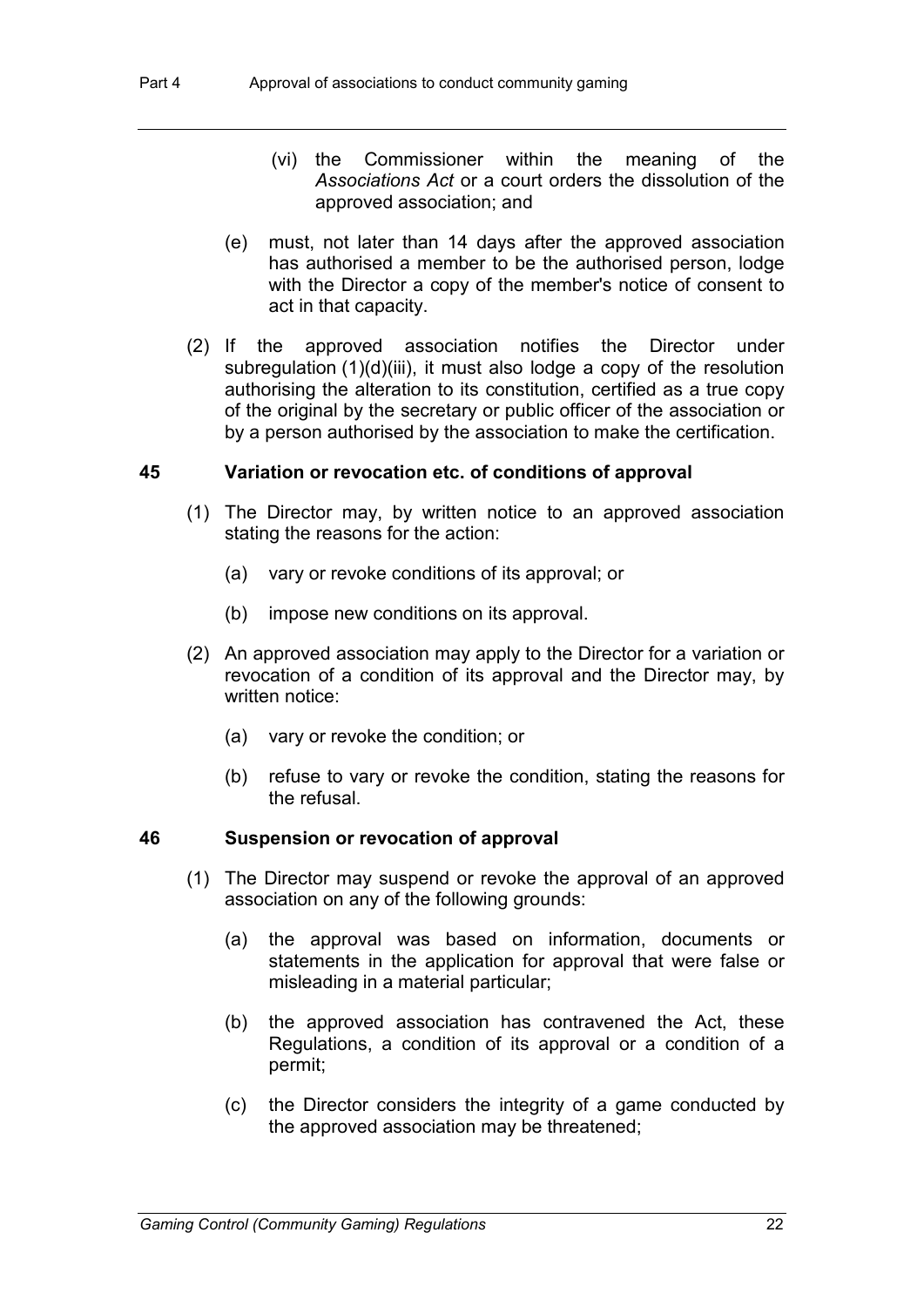- (d) the Director considers the approved association has acted contrary to its constitution or the public interest;
- (e) an alteration to the constitution of the approved association is inconsistent with the requirements for continued approval.
- (2) The Director must give the governing body of the approved association written notice of the proposal to suspend or revoke the association's approval, stating the following:
	- (a) whether the Director proposes to suspend or revoke the approval;
	- (b) the grounds for the proposed suspension or revocation;
	- (c) the governing body may, not later than 14 days after the date of the notice, give the Director a written submission stating the reasons why the Director should not suspend or revoke the approval.
- (3) After the expiry of the time allowed for giving a submission, the Director must consider any submission made by the governing body and must do one of the following:
	- (a) determine to take no further action in respect of the proposed suspension or revocation;
	- (b) suspend the approval for a specified period or until the association takes a specified action;
	- (c) revoke the approval.
- (4) A suspension may be subject to conditions specified in the notice of suspension.
- (5) The Director must give the governing body written notice of the Director's determination or action.

#### **47 Immediate suspension of approval in exceptional circumstances**

(1) The Director may immediately suspend the approval of an approved association if an act, omission or other thing constituting a ground for suspension or revocation under regulation 46 is sufficiently serious to warrant immediate suspension.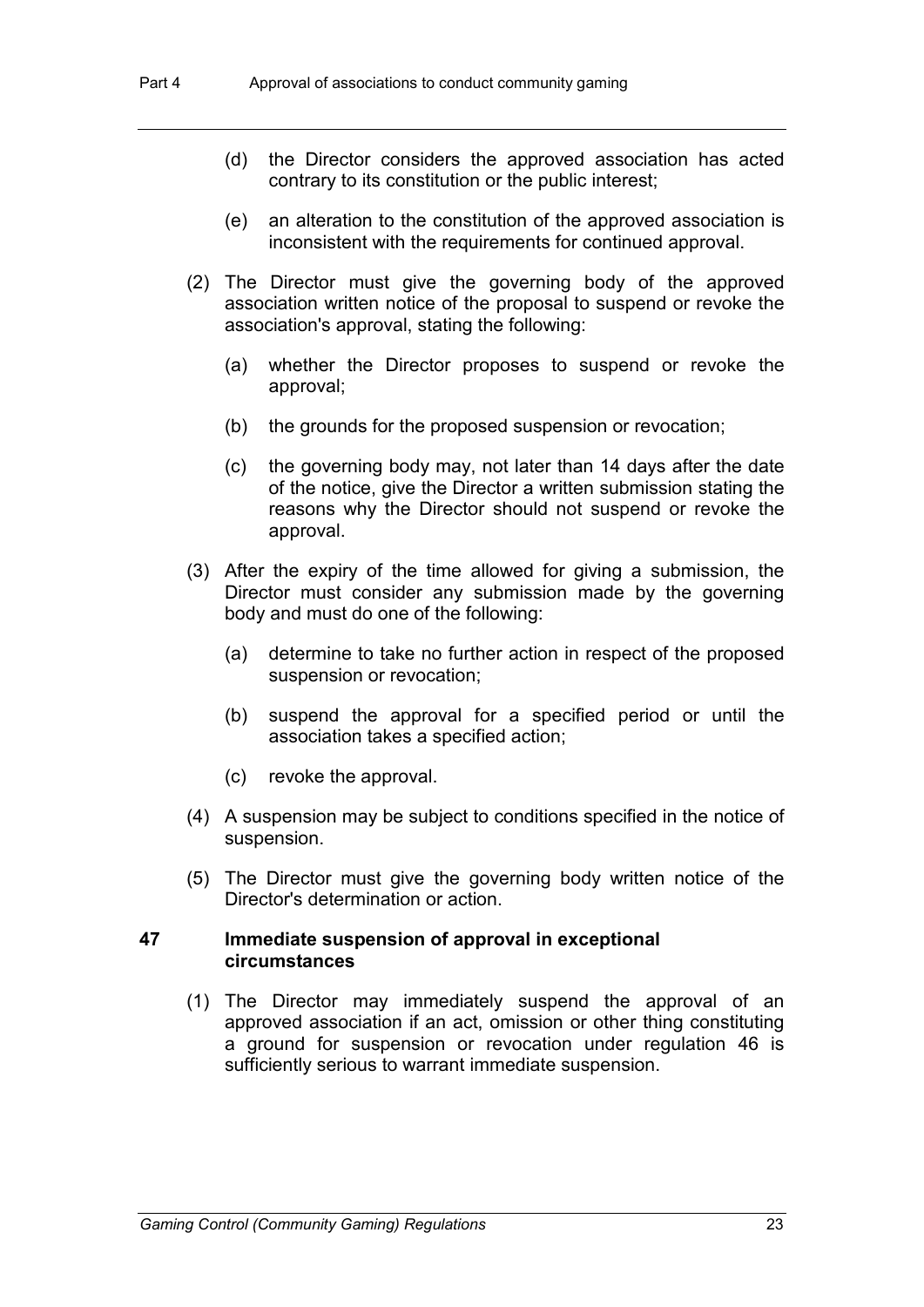#### Part 5 Repeals and transitional matters for Gaming Control (Community Gaming) **Regulations**

- (2) An act, omission or other thing is sufficiently serious to warrant immediate suspension if it threatens:
	- (a) the integrity of a game conducted by the approved association; and
	- (b) the interests of the participants in the game.
- (3) The Director must give the governing body of the approved association a notice stating:
	- (a) the reasons for the immediate suspension; and
	- (b) that the governing body may, not later than 14 days after the date of the notice, give the Director a written submission stating the reasons why the Director should remove the suspension.
- (4) The notice may include conditions relating to any game being conducted by the approved association at the time the notice is given.
- (5) The approved association must not contravene a condition included in the notice.

Penalty: \$2 000.

- (6) If after considering a submission from the governing body the Director refuses to remove the suspension, the Director must give the governing body a written notice stating the reasons for the refusal.
- (7) The notice of reasons for the refusal must be given not later than 28 days after the submission is received.

# **Part 5 Repeals and transitional matters for Gaming Control (Community Gaming) Regulations**

#### **48 Repeal**

The *Gaming Control (Community Gaming) (Sweepstakes) Regulations* (Regulations No. 49 of 1996) are repealed.

## **49 Saving of former approvals of associations**

The approval of an association to conduct gaming in force immediately before the commencement of these Regulations is taken to have been granted under these Regulations.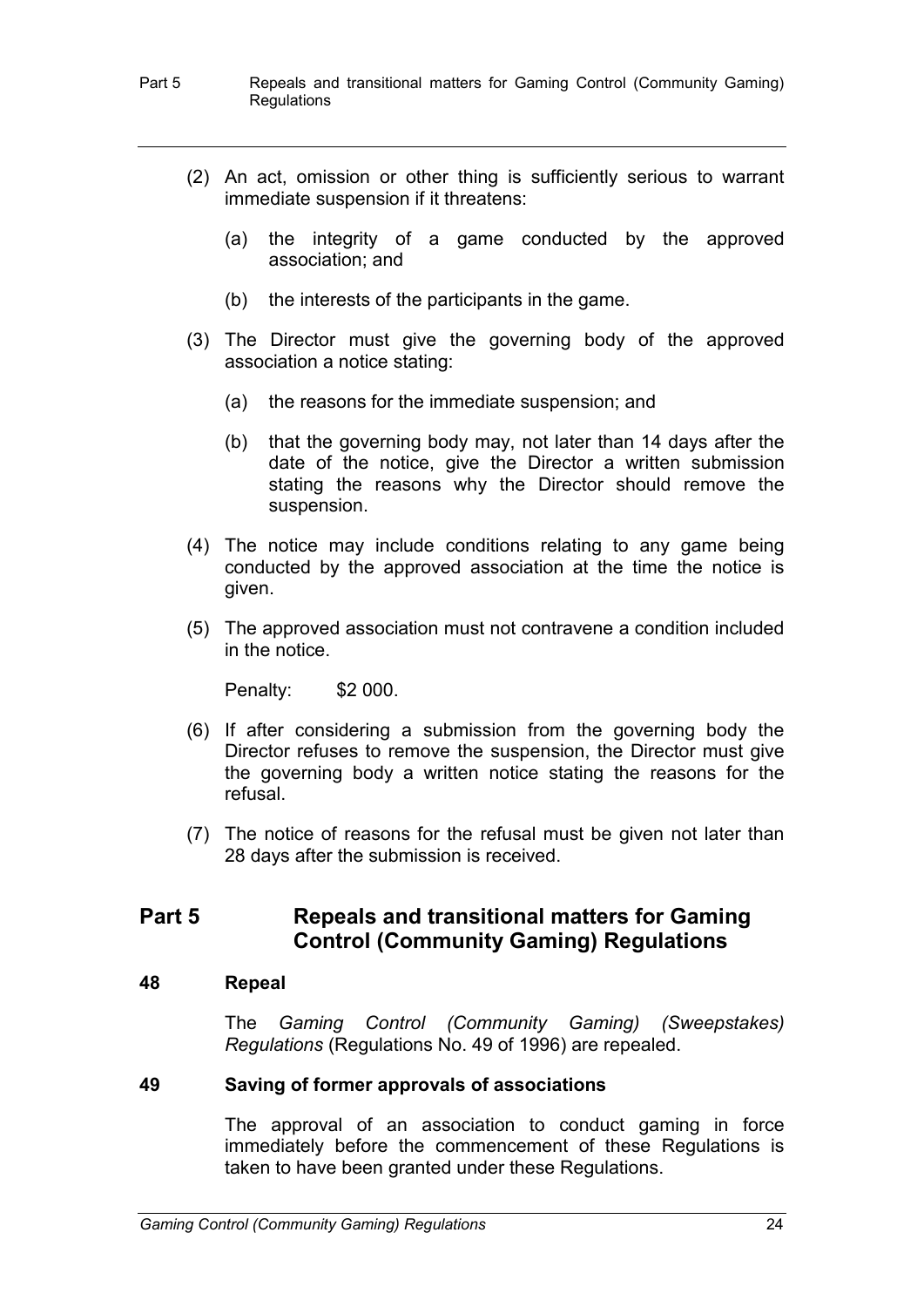# **Schedule Prohibited games**

regulation 12

American Roulette Baccarat Big Six Wheel (Money Wheel) Blackjack **Craps** Keno Pai Gow Poker (all versions) Poker machines Sic Bo (Big and Small) Two Up